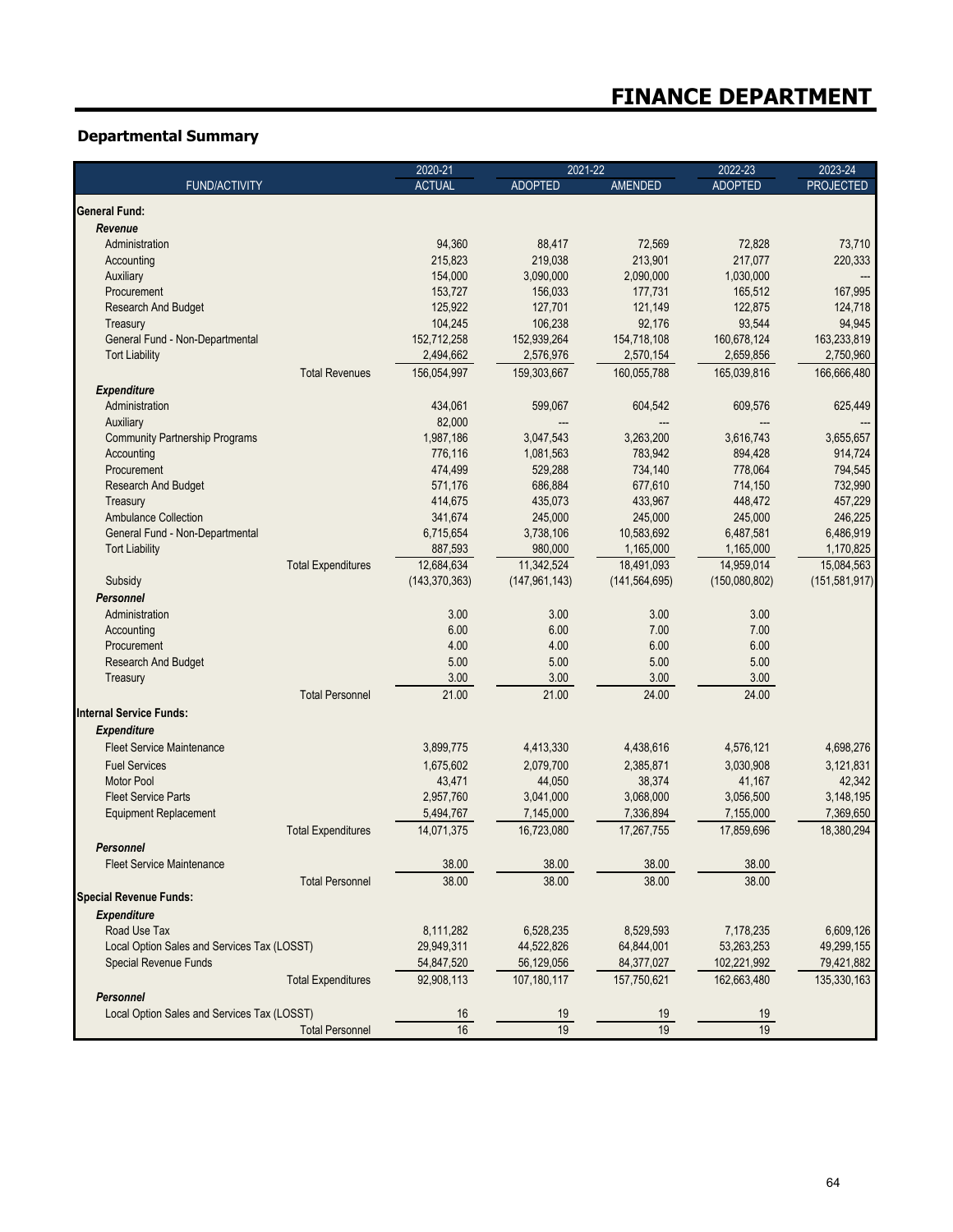| <b>FUND/ACTIVITY</b>                      |                           | 2020-21<br><b>ACTUAL</b> | 2021-22<br><b>ADOPTED</b> | <b>AMENDED</b> | 2022-23<br><b>ADOPTED</b> | 2023-24<br><b>ADOPTED</b> |
|-------------------------------------------|---------------------------|--------------------------|---------------------------|----------------|---------------------------|---------------------------|
| Debt Service Funds:<br><b>Expenditure</b> |                           |                          |                           |                |                           |                           |
| <b>Debt Service Funds</b>                 |                           | 233,768,862              | 174,400,344               | 195,882,263    | 156,590,497               | 162,567,100               |
|                                           | <b>Total Expenditures</b> | 233,768,862              | 174,400.344               | 195,882,263    | 156,590,497               | 162,567,100               |
|                                           | <b>Expenditure Total</b>  | 353,432,984              | 309,646,065               | 389,391,732    | 352,072,687               | 331,362,120               |
|                                           | Personnel Total           | 75.00                    | 78.00                     | 81.00          | 81.00                     |                           |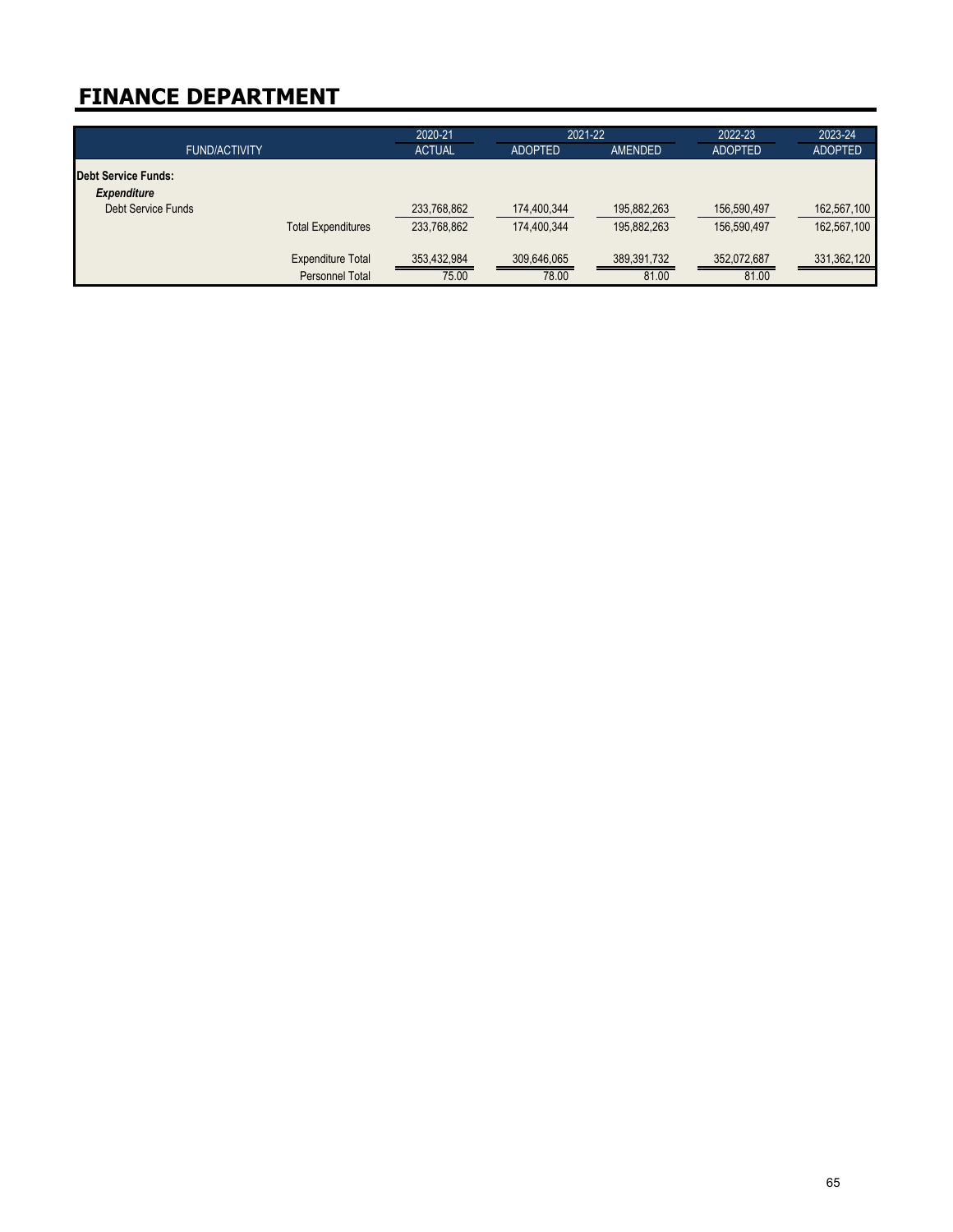## **Administration G001 FN001000 General Fund**

# *Description:*

The function of Administration is to coordinate financial management activities throughout the City organization.

### *Revenue Detail:*

|                                       | 2020-21       | 2021-22        |                | 2022-23        |
|---------------------------------------|---------------|----------------|----------------|----------------|
| <b>MAJOR OBJECT</b>                   | <b>ACTUAL</b> | <b>ADOPTED</b> | <b>AMENDED</b> | <b>ADOPTED</b> |
| <b>Charges for Services/User Fees</b> | 43.428        | 40.000         | 42.000         | 42,000         |
| Other                                 | 50.932        | 48.417         | 30.569         | 30.828         |
| <b>Total Revenues</b>                 | 94.360        | 88.417         | 72.569         | 72.828         |

## *Expenditure Detail:*

|                             | 2020-21       | 2021-22        |                | 2022-23        |
|-----------------------------|---------------|----------------|----------------|----------------|
| <b>MAJOR OBJECT</b>         | <b>ACTUAL</b> | <b>ADOPTED</b> | <b>AMENDED</b> | <b>ADOPTED</b> |
| <b>Personal Services</b>    | 409.058       | 547.916        | 547,754        | 550.788        |
| <b>Contractual Services</b> | 24.977        | 50,651         | 56,288         | 58.288         |
| <b>Total Expenditures</b>   | 434.061       | 599.067        | 604.542        | 609.576        |
|                             |               |                |                |                |
| Subsidy                     | 339.701       | 510.650        | 531.973        | 536.748        |

### *Personnel Detail:*

| PERMANENT FULL-TIME POSITIONS              | 2020-21       | 2021-22        |                | 2022-23           |
|--------------------------------------------|---------------|----------------|----------------|-------------------|
| <b>JOB CLASSIFICATION TITLE</b>            | <b>ACTUAL</b> | <b>ADOPTED</b> | <b>AMENDED</b> | <b>ADOPTED</b>    |
| <b>Finance Director</b>                    | 1.00          | 1.00           | 1.00           | 1.00              |
| Deputy Finance Director                    | 2.00          | 2.00           | 2.00           | 2.00 <sub>1</sub> |
| <b>Total Full-time Permanent Employees</b> | 3.00          | 3.00           | 3.00           | 3.00              |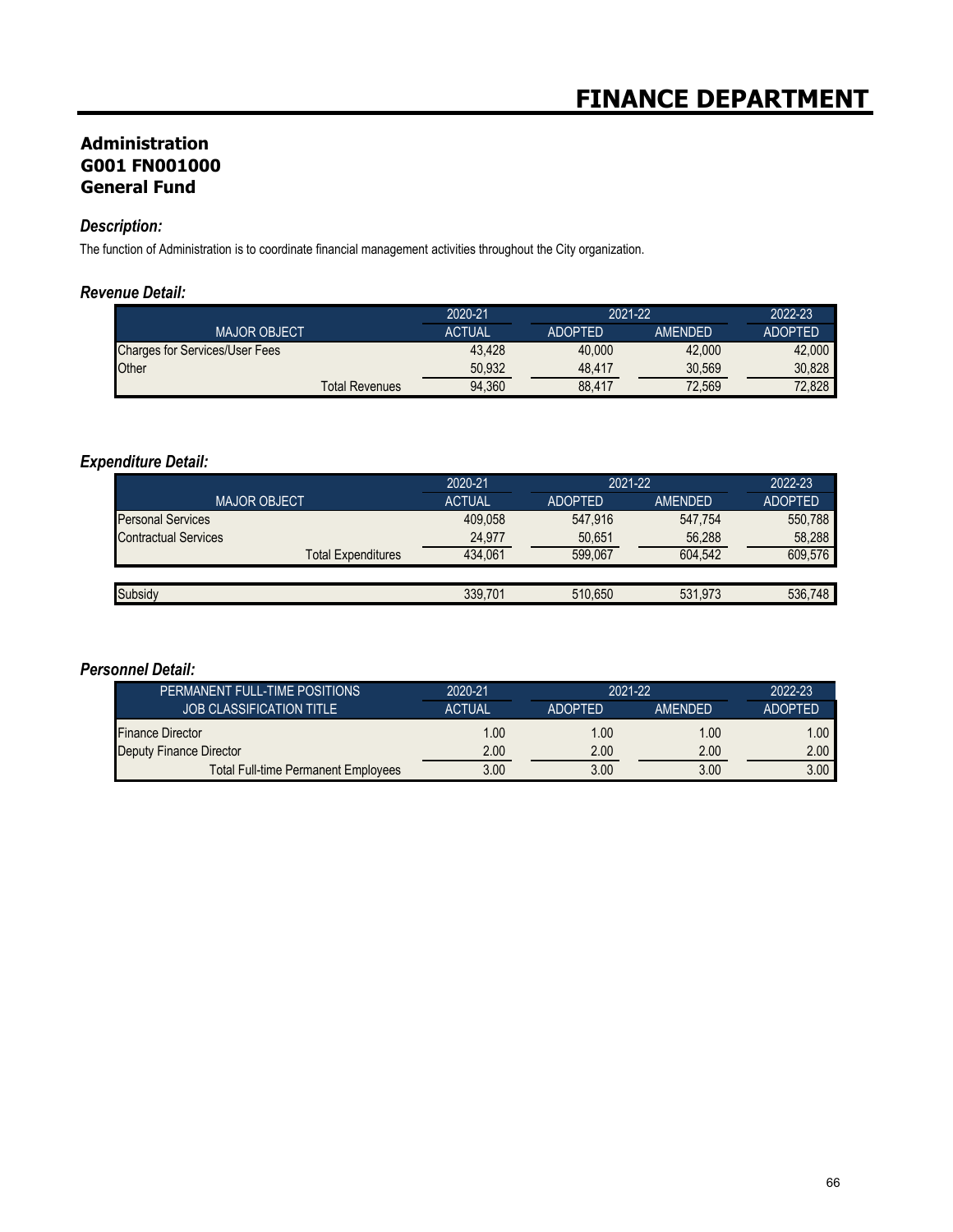## **Community Partnership Programs G001 ND412640 General Fund**

### *Description:*

The function of Community Partnership Programs is for the payment of Hotel/Motel Taxes to Des Moines Convention & Visitors Bureau and BRAVO.

|                             | 2020-21       | 2021-22        |                | 2022-23        |
|-----------------------------|---------------|----------------|----------------|----------------|
| <b>MAJOR OBJECT</b>         | <b>ACTUAL</b> | <b>ADOPTED</b> | <b>AMENDED</b> | <b>ADOPTED</b> |
| <b>Contractual Services</b> | 1,987,186     | 3.047.543      | 3,263,200      | 3,616,743      |
| <b>Total Expenditures</b>   | 1.987.186     | 3,047,543      | 3,263,200      | 3,616,743      |
|                             |               |                |                |                |
| Subsidy                     | 1,987,186     | 3,047,543      | 3.263.200      | 3.616.743      |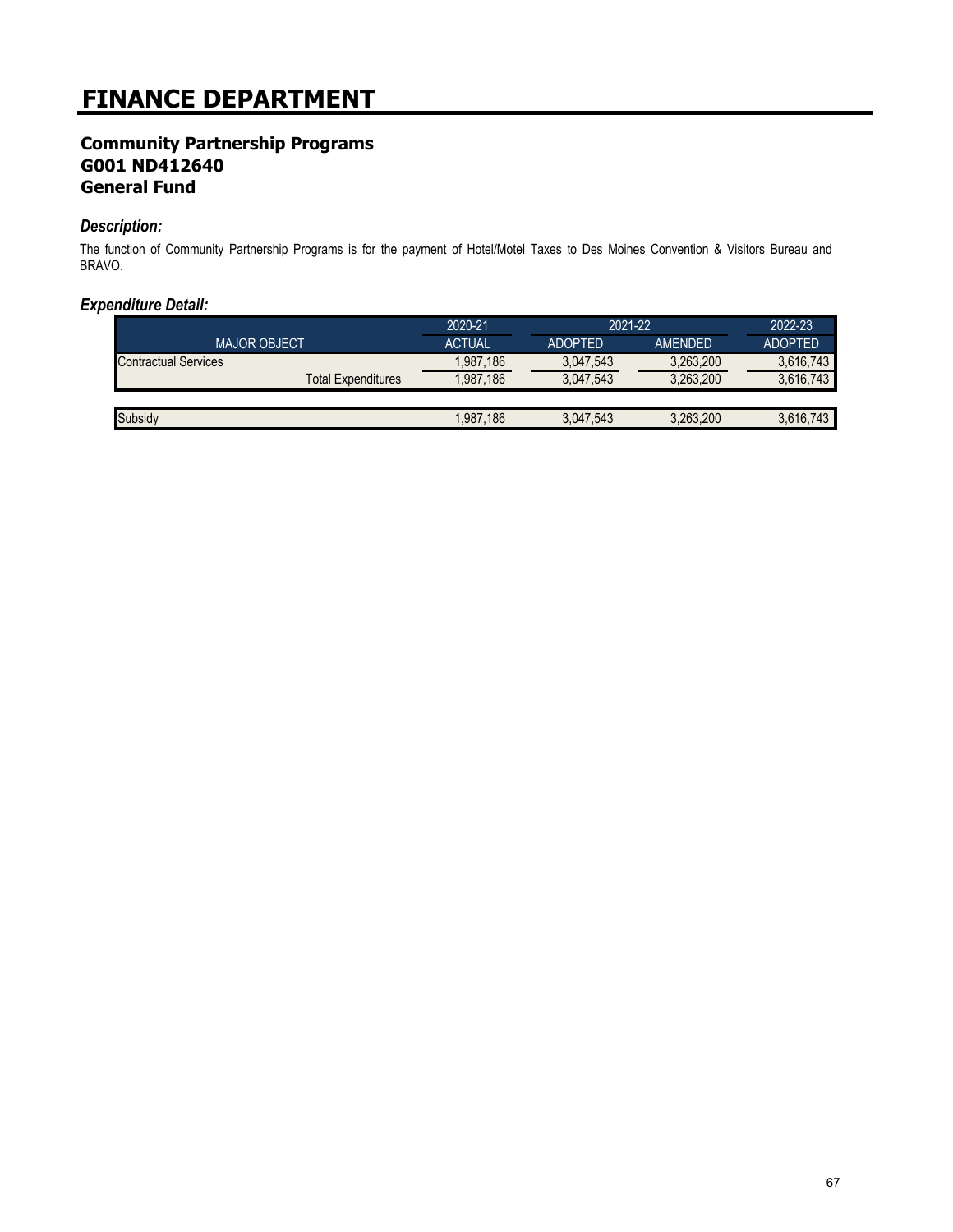## **Accounting G001 FN080000 General Fund**

#### *Description:*

The Accounting division is responsible for maintaining the integrity the City's financial records. The department is responsible for the timely payment, recording and reporting of the City's financial transactions and assuring that adequate supporting documentation is obtained and maintained. The staff of the Accounting division is responsible for preparing the City's Comprehensive Annual Financial Report, the Street Financial Report and the State of Iowa's annual report. The division also compiles the information for the City's SEC disclosures.

#### *Revenue Detail:*

|                       | 2020-21 | 2021-22        |                | 2022-23        |
|-----------------------|---------|----------------|----------------|----------------|
| <b>MAJOR OBJECT</b>   | ACTUAL  | <b>ADOPTED</b> | <b>AMENDED</b> | <b>ADOPTED</b> |
| Other                 | 215,823 | 219.038        | 213.901        | 217.077        |
| <b>Total Revenues</b> | 215,823 | 219,038        | 213.901        | 217,077        |

#### *Expenditure Detail:*

|                             | 2020-21       | 2021-22        |         | 2022-23        |
|-----------------------------|---------------|----------------|---------|----------------|
| <b>MAJOR OBJECT</b>         | <b>ACTUAL</b> | <b>ADOPTED</b> | AMENDED | <b>ADOPTED</b> |
| <b>Personal Services</b>    | 674,895       | 641.036        | 666.894 | 777,380        |
| <b>Contractual Services</b> | 101.158       | 436.427        | 112.948 | 112,948        |
| <b>Total Expenditures</b>   | 776.116       | 1,081,563      | 783.942 | 894,428        |
|                             |               |                |         |                |
| Subsidy                     | 560.294       | 862.525        | 570.041 | 677.351        |

## *Personnel Detail:*

| PERMANENT FULL-TIME POSITIONS              | 2020-21       | 2021-22        |         | 2022-23        |
|--------------------------------------------|---------------|----------------|---------|----------------|
| <b>JOB CLASSIFICATION TITLE</b>            | <b>ACTUAL</b> | <b>ADOPTED</b> | AMENDED | <b>ADOPTED</b> |
| Comptroller                                | 1.00          | 1.00           | 1.00    | 1.00           |
| <b>Senior Accountant</b>                   | 1.00          | 1.00           | 2.00    | 2.00           |
| Accountant                                 | 1.00          | 1.00           | 1.00    | 1.00           |
| <b>Accounting Specialist III</b>           |               | ---            | 1.00    | 1.00           |
| <b>Accounting Specialist II</b>            | 2.00          | 2.00           | 1.00    | 1.00           |
| <b>Accounting Specialist I</b>             | 1.00          | 1.00           | 1.00    | 1.00           |
| <b>Total Full-time Permanent Employees</b> | 6.00          | 6.00           | 7.00    | 7.00           |

After an organizational and operations review, an additional Senior Accountant was added starting in Q4 of FY2022.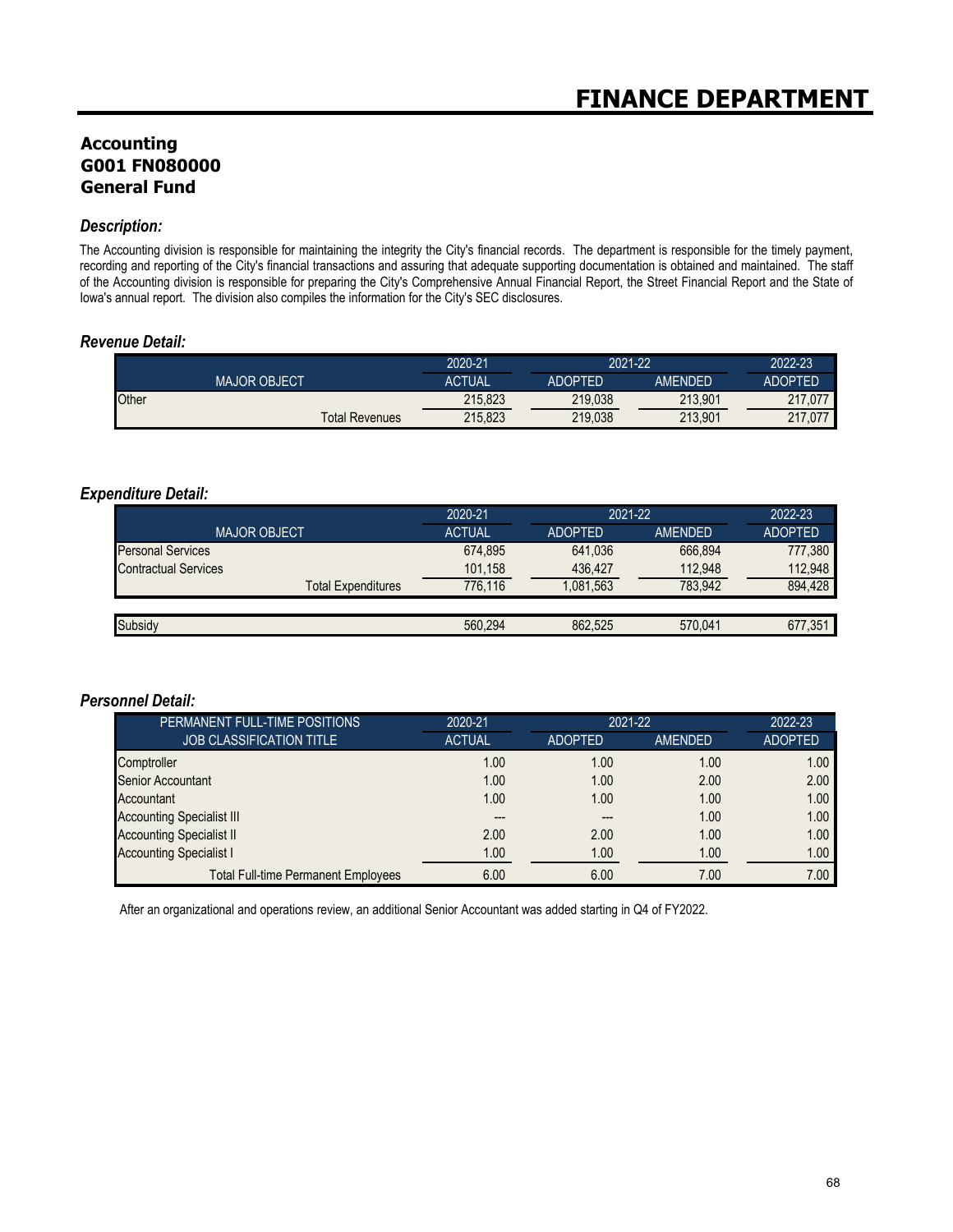## **Procurement G001 FN082000 General Fund**

### *Description:*

The function of the Procurement Division is to ensure that City departments procure goods and services in a fair, competitive, and cost-effective manner, in compliance with the City Code, State Law, and the City's current policies and procedures. The City's courier service is also funded from this division.

### *Revenue Detail:*

|       |                       | 2020-21       | 2021-22        |         | 2022-23 |
|-------|-----------------------|---------------|----------------|---------|---------|
|       | <b>MAJOR OBJECT</b>   | <b>ACTUAL</b> | <b>ADOPTED</b> | AMENDED | ADOPTED |
| Other |                       | 153.727       | 156,033        | 177.731 | 165.512 |
|       | <b>Total Revenues</b> | 153,727       | 156,033        | 177.731 | 165,512 |

#### *Expenditure Detail:*

|                             | 2020-21       | 2021-22        |                | 2022-23        |
|-----------------------------|---------------|----------------|----------------|----------------|
| <b>MAJOR OBJECT</b>         | <b>ACTUAL</b> | <b>ADOPTED</b> | <b>AMENDED</b> | <b>ADOPTED</b> |
| <b>Personal Services</b>    | 368,344       | 390,203        | 571.991        | 615,497        |
| <b>Contractual Services</b> | 104.136       | 133,885        | 134.444        | 134,862        |
| <b>Total Expenditures</b>   | 474.499       | 529.288        | 734,140        | 778,064        |
|                             |               |                |                |                |
| Subsidy                     | 320.772       | 373,255        | 556,409        | 612,552        |

#### *Personnel Detail:*

| PERMANENT FULL-TIME POSITIONS              | 2020-21       | $2021 - 22$    |                | 2022-23           |
|--------------------------------------------|---------------|----------------|----------------|-------------------|
| <b>JOB CLASSIFICATION TITLE</b>            | <b>ACTUAL</b> | <b>ADOPTED</b> | <b>AMENDED</b> | <b>ADOPTED</b>    |
| <b>Procurement Administrator</b>           | 1.00          | 1.00           | 1.00           | 1.00 <sub>1</sub> |
| <b>Buyer</b>                               | 1.00          | 1.00           | 4.00           | 4.00              |
| <b>Procurement Services Specialist</b>     | 1.00          | 1.00           | $---$          | ---               |
| Courier                                    | 1.00          | 1.00           | 1.00           | 1.00              |
| <b>Total Full-time Permanent Employees</b> | 4.00          | 4.00           | 6.00           | 6.00              |

After an organizational and operations review, it was decided to convert the Procurement Services Specialist to a Buyer and to add two additional Buyers.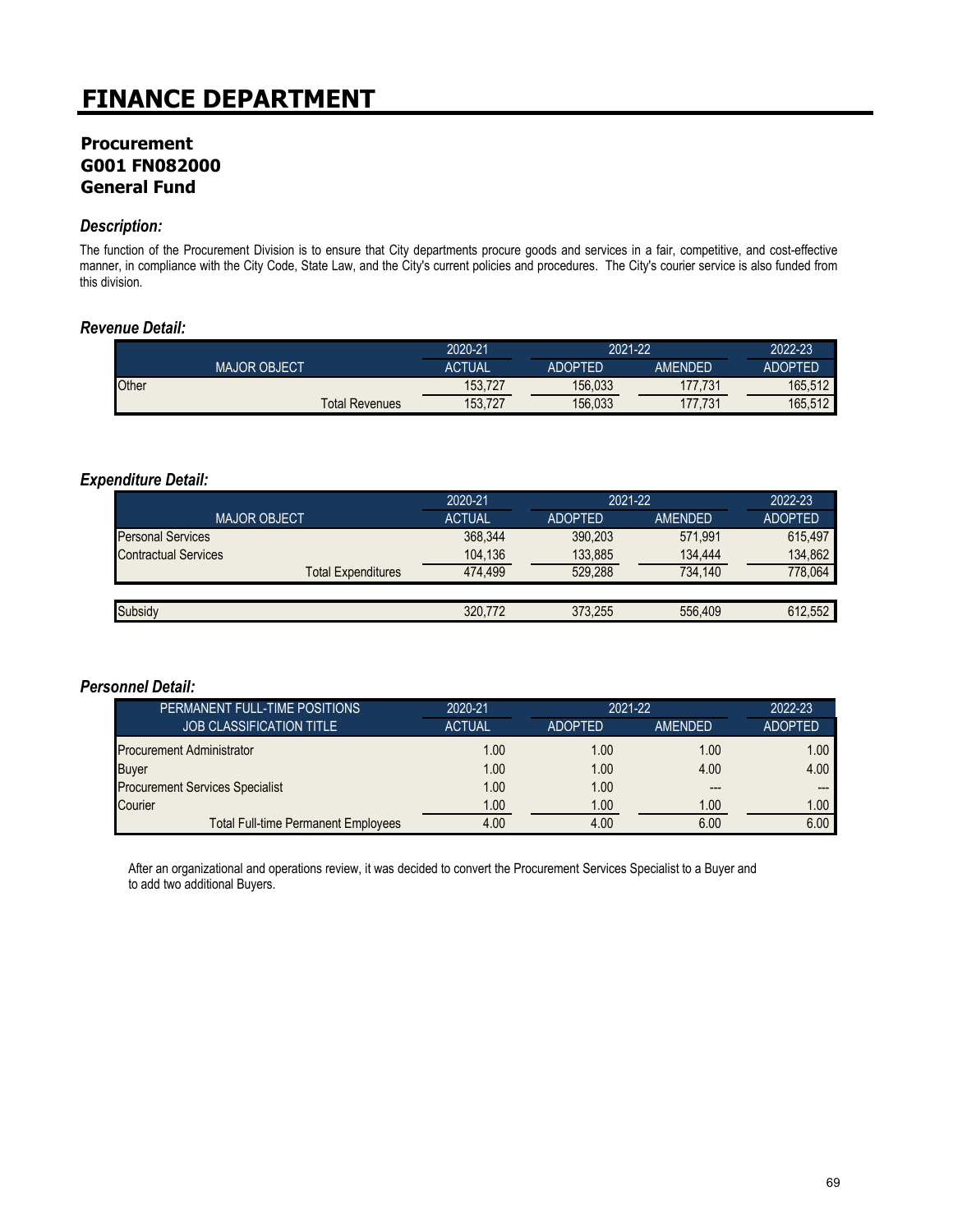## **Research and Budget G001 FN083000 General Fund**

### *Description:*

The function of the Research and Budget division is to prepare and compile the City's Operating Budget and Capital Improvements Program, perform fiscal analyses of City operations, and provide research and analysis support on issues that impact the City.

### *Revenue Detail:*

|       |                       | 2020-21 |                | 2021-22        |                |
|-------|-----------------------|---------|----------------|----------------|----------------|
|       | <b>MAJOR OBJECT</b>   | ACTUAL  | <b>ADOPTED</b> | <b>AMENDED</b> | <b>ADOPTED</b> |
| Other |                       | 125,922 | 127,701        | 121<br>.149    | 122.875        |
|       | <b>Total Revenues</b> | 125.922 | 127,701        | 121<br>.149    | 122,875        |

## *Expenditure Detail:*

|                             | 2020-21       | 2021-22        |         | 2022-23        |  |
|-----------------------------|---------------|----------------|---------|----------------|--|
| <b>MAJOR OBJECT</b>         | <b>ACTUAL</b> | <b>ADOPTED</b> | AMENDED | <b>ADOPTED</b> |  |
| <b>Personal Services</b>    | 544,085       | 647.866        | 641,805 | 678,345        |  |
| <b>Contractual Services</b> | 26,583        | 38,518         | 34,805  | 34,805         |  |
| <b>Total Expenditures</b>   | 571.176       | 686.884        | 677.610 | 714.150        |  |
|                             |               |                |         |                |  |
| Subsidy                     | 445.254       | 559.183        | 556.461 | 591.275        |  |

### *Personnel Detail:*

| PERMANENT FULL-TIME POSITIONS              | 2020-21       | 2021-22        |         | 2022-23           |
|--------------------------------------------|---------------|----------------|---------|-------------------|
| <b>JOB CLASSIFICATION TITLE</b>            | <b>ACTUAL</b> | <b>ADOPTED</b> | AMENDED | <b>ADOPTED</b>    |
| Senior Budget Analyst                      | 1.00          | 1.00           | 1.00    | 1.00 <sub>1</sub> |
| <b>Budget Analyst II</b>                   | 1.00          | 1.00           | 1.00    | 1.00 <sub>1</sub> |
| <b>Management Analyst</b>                  | 2.00          | 2.00           | 1.00    | 1.00              |
| <b>Budget Analyst</b>                      | 1.00          | 1.00           | 2.00    | 2.00              |
| <b>Total Full-time Permanent Employees</b> | 5.00          | 5.00           | 5.00    | 5.00              |

One Management Analyst position transitioned to another department and was replaced with a Budget Analyst.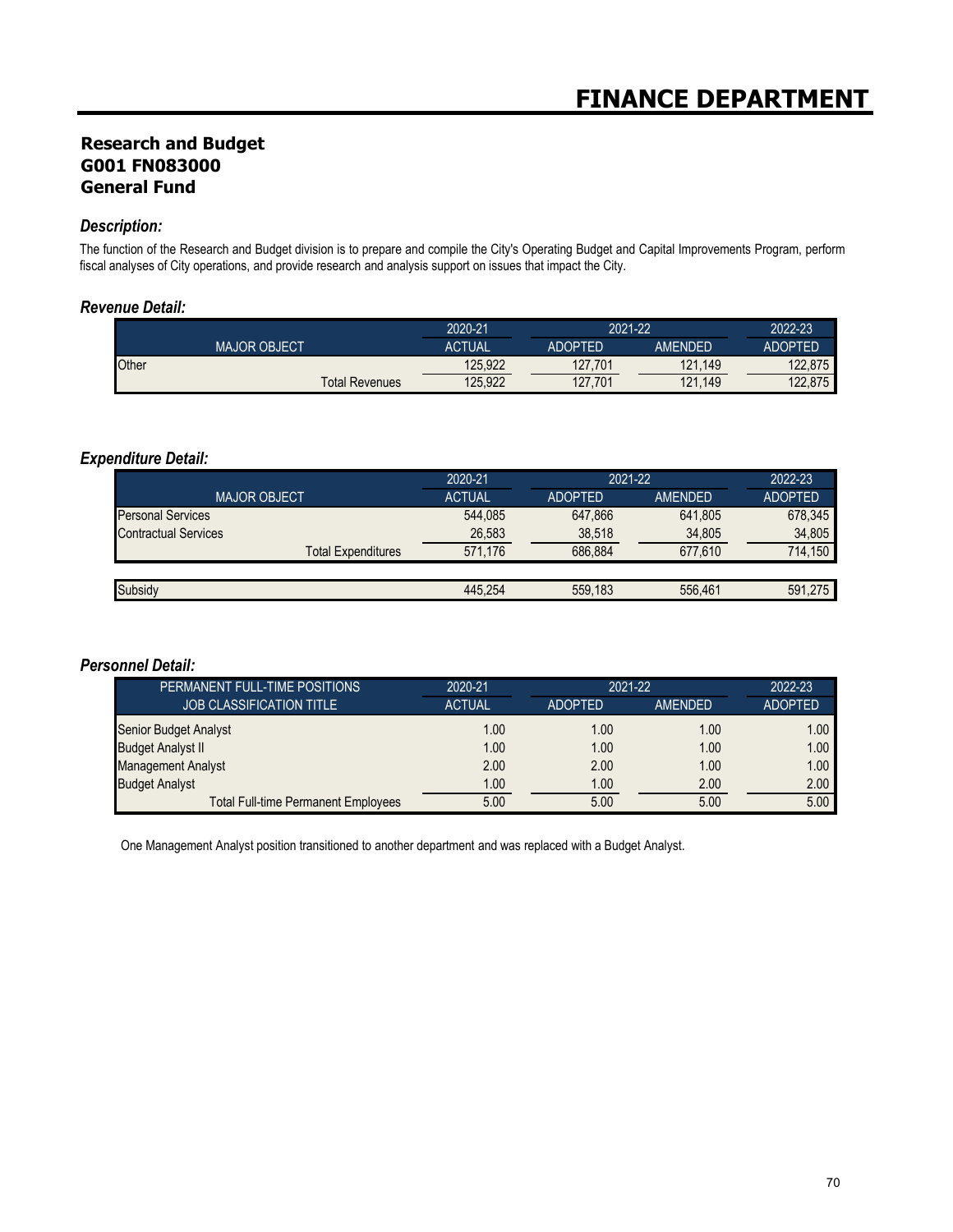## **Treasury G001 FN085000 General Fund**

### *Description:*

The function of Treasury division is to manage the City's investments within the policy guidelines established by City Council and state law, including "safety, liquidity and yield" - in that order of priority. The division also provides for the collection and receipt of revenues - including a cashier's window for public and departmental use. The division is also responsible for maintaining the City's collection database.

### *Revenue Detail:*

|       |                       | 2020-21 | 2021-22        |         | 2022-23        |
|-------|-----------------------|---------|----------------|---------|----------------|
|       | <b>MAJOR OBJECT</b>   | ACTUAL  | <b>ADOPTED</b> | AMENDED | <b>ADOPTED</b> |
| Other |                       | 104,245 | 106.238        | 92,176  | 93,544         |
|       | <b>Total Revenues</b> | 104,245 | 106.238        | 92,176  | 93,544         |

#### *Expenditure Detail:*

|                             | 2020-21       | 2021-22        |                | 2022-23        |
|-----------------------------|---------------|----------------|----------------|----------------|
| <b>MAJOR OBJECT</b>         | <b>ACTUAL</b> | <b>ADOPTED</b> | <b>AMENDED</b> | <b>ADOPTED</b> |
| <b>Personal Services</b>    | 311.501       | 322.849        | 322.093        | 336,598        |
| <b>Contractual Services</b> | 100,465       | 108,224        | 107,824        | 107,824        |
| <b>Total Expenditures</b>   | 414.675       | 435.073        | 433.967        | 448.472        |
|                             |               |                |                |                |
| <b>Subsidy</b>              | 310.430       | 328.835        | 341.791        | 354,928        |
|                             |               |                |                |                |

#### *Personnel Detail:*

| PERMANENT FULL-TIME POSITIONS              | 2020-21       | 2021-22        |                | $2022 - 23$    |
|--------------------------------------------|---------------|----------------|----------------|----------------|
| <b>JOB CLASSIFICATION TITLE</b>            | <b>ACTUAL</b> | <b>ADOPTED</b> | <b>AMENDED</b> | <b>ADOPTED</b> |
| <b>Treasury Manager</b>                    | 1.00          | 1.00           | 1.00           | 1.00           |
| Accountant                                 | 1.00          | 1.00           | 1.00           | 1.00           |
| <b>Accounting Specialist II</b>            | 1.00          | 1.00           | 1.00           | 1.00           |
| <b>Total Full-time Permanent Employees</b> | 3.00          | 3.00           | 3.00           | 3.00           |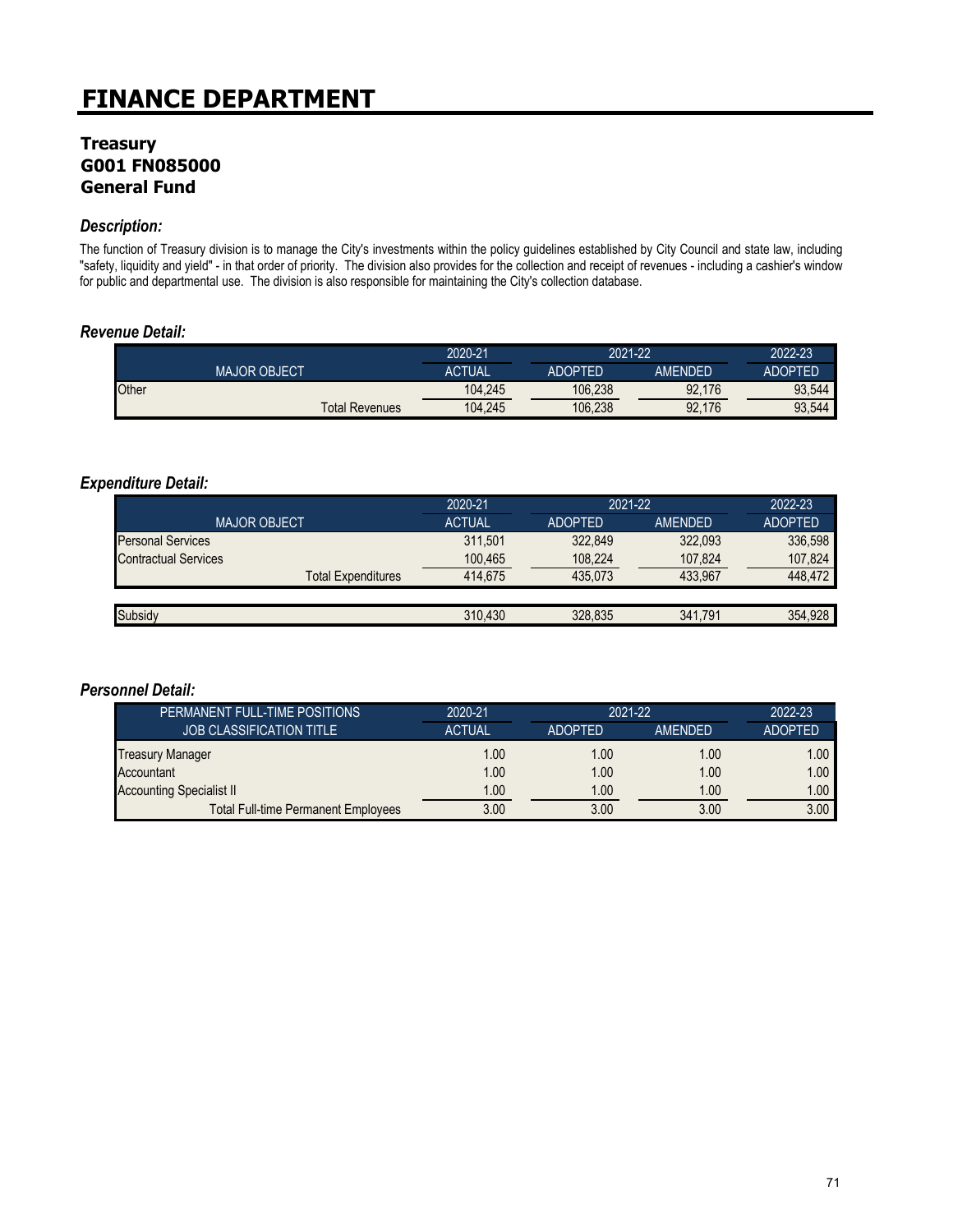## **Ambulance Collection G001 ND412641 General Fund**

## *Description:*

Ambulance Collections is outsourced to the private sector, and overseen by the Fire and Finance Departments.

|                             |                    | 2020-21       | 2021-22        |                | 2022-23        |
|-----------------------------|--------------------|---------------|----------------|----------------|----------------|
| <b>MAJOR OBJECT</b>         |                    | <b>ACTUAL</b> | <b>ADOPTED</b> | <b>AMFNDFD</b> | <b>ADOPTED</b> |
| <b>Contractual Services</b> |                    | 341,674       | 245,000        | 245,000        | 245.000        |
|                             | Total Expenditures | 341.674       | 245,000        | 245,000        | 245.000        |
|                             |                    |               |                |                |                |
| Subsidy                     |                    | 341.674       | 245,000        | 245,000        | 245.000        |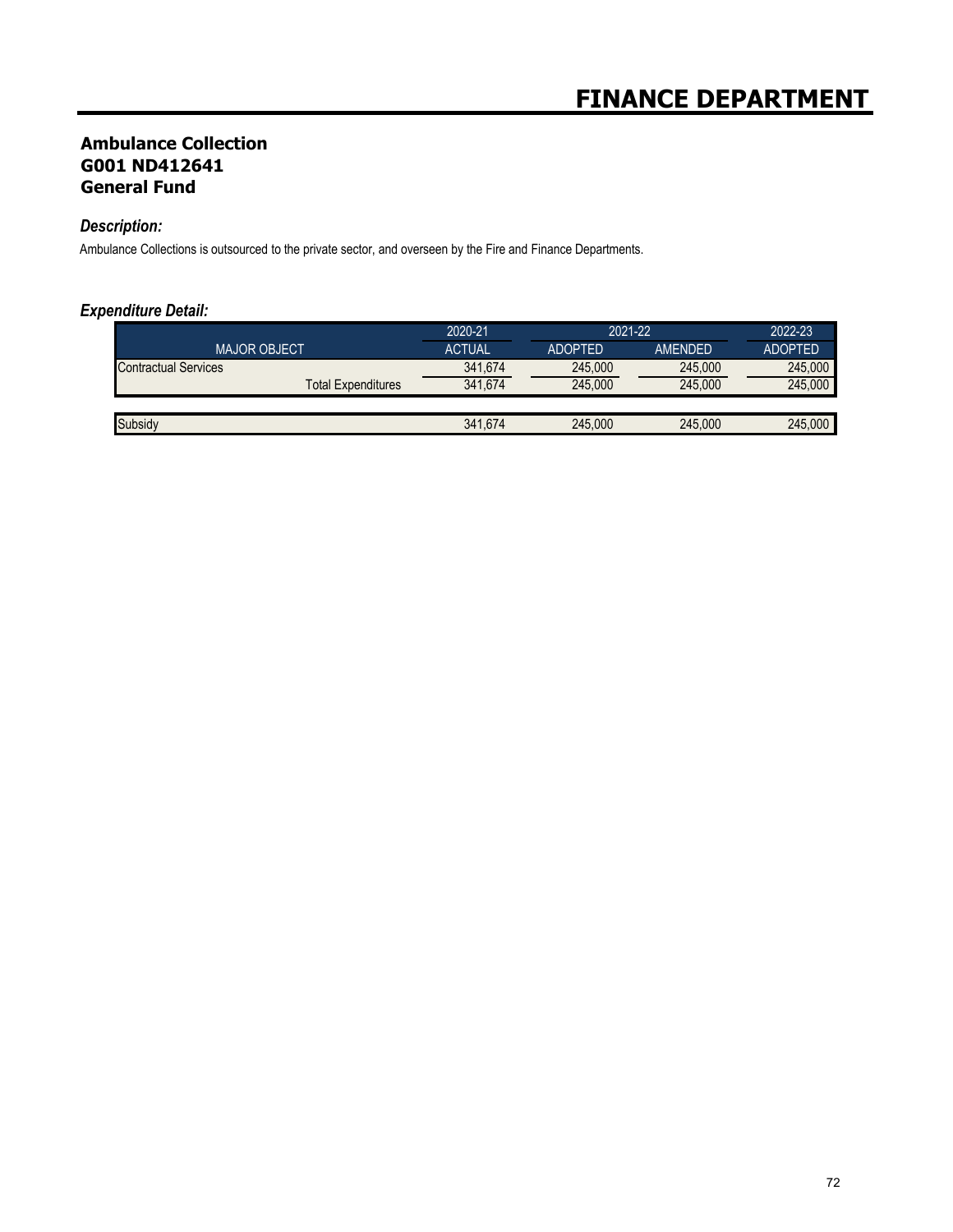## **General Fund - Non-Departmental G001 ND405643 General Fund**

### *Description:*

The function of this organization is to provide for the centralization of General Fund revenues and expenditures not directly tied to any of the other departments in the General Fund.

#### *Revenue Detail:*

|                                       | 2020-21       | 2021-22        |                | 2022-23        |
|---------------------------------------|---------------|----------------|----------------|----------------|
| <b>MAJOR OBJECT</b>                   | <b>ACTUAL</b> | <b>ADOPTED</b> | <b>AMENDED</b> | <b>ADOPTED</b> |
| Payroll Interface Revenue Account     | 9,069         |                | 10.000         |                |
| <b>Taxes</b>                          | 72,276,079    | 75,087,336     | 75,469,736     | 79,052,762     |
| <b>Franchise Fees</b>                 | 13,610,546    | 12,850,000     | 13,500,000     | 12,900,000     |
| <b>Charges for Services/User Fees</b> | 1.148         |                |                |                |
| Use of Money and Property             | 537.177       | 700.000        | 500,000        | 700.000        |
| Other                                 | 58,430,376    | 61,307,072     | 62,295,926     | 65,801,701     |
| Intergovernmental                     | 7,847,864     | 2,994,856      | 2,942,446      | 2,223,661      |
| <b>Total Revenues</b>                 | 152.712.258   | 152,939,264    | 154,718,108    | 160.678.124    |

#### *Expenditure Detail:*

|                                 | 2020-21       | 2021-22        |                 | 2022-23         |
|---------------------------------|---------------|----------------|-----------------|-----------------|
| <b>MAJOR OBJECT</b>             | <b>ACTUAL</b> | <b>ADOPTED</b> | <b>AMENDED</b>  | <b>ADOPTED</b>  |
| <b>Personal Services</b>        | 22.251        | (1,500,000)    | (2,380,000)     | (1,530,000)     |
| <b>Transfers to Other Funds</b> | 4,740,609     | 2,803,106      | 10,372,692      | 5,426,581       |
| <b>Contractual Services</b>     | 1,937,613     | 1,435,000      | 1,531,000       | 1,546,000       |
| <b>Capital Outlays</b>          | 9,430         | ---            | 60,000          | $---$           |
| <b>Total Expenditures</b>       | 6,715,654     | 3,738,106      | 10,583,692      | 6,487,581       |
|                                 |               |                |                 |                 |
| Subsidy                         | (145,996,604) | (149,201,158)  | (144, 134, 416) | (154, 190, 543) |

Major changes to the budget include the following:

**Personal Services:** Across the city, the Finance Department assumes a vacancy factor. For FY 2022 Amended, a change in salary projection process accounted for four months of actual data which resulted in a vacancy assumption (\$500,000) budgeted here. For FY 2023 personnel budgets are budgeted at 100% with the vacancy assumption amount (\$1,000,000) budgeted here.

**Vehicle Replacement:** Included in this budget is the amount for vehicle replacement for all of the General Fund, which is \$1,505,000 in FY 2023.

**Transfers to Other Funds:** Included in the fiscal year 2023 recommended budget are transfers to capital projects, severance fund, and the tort fund.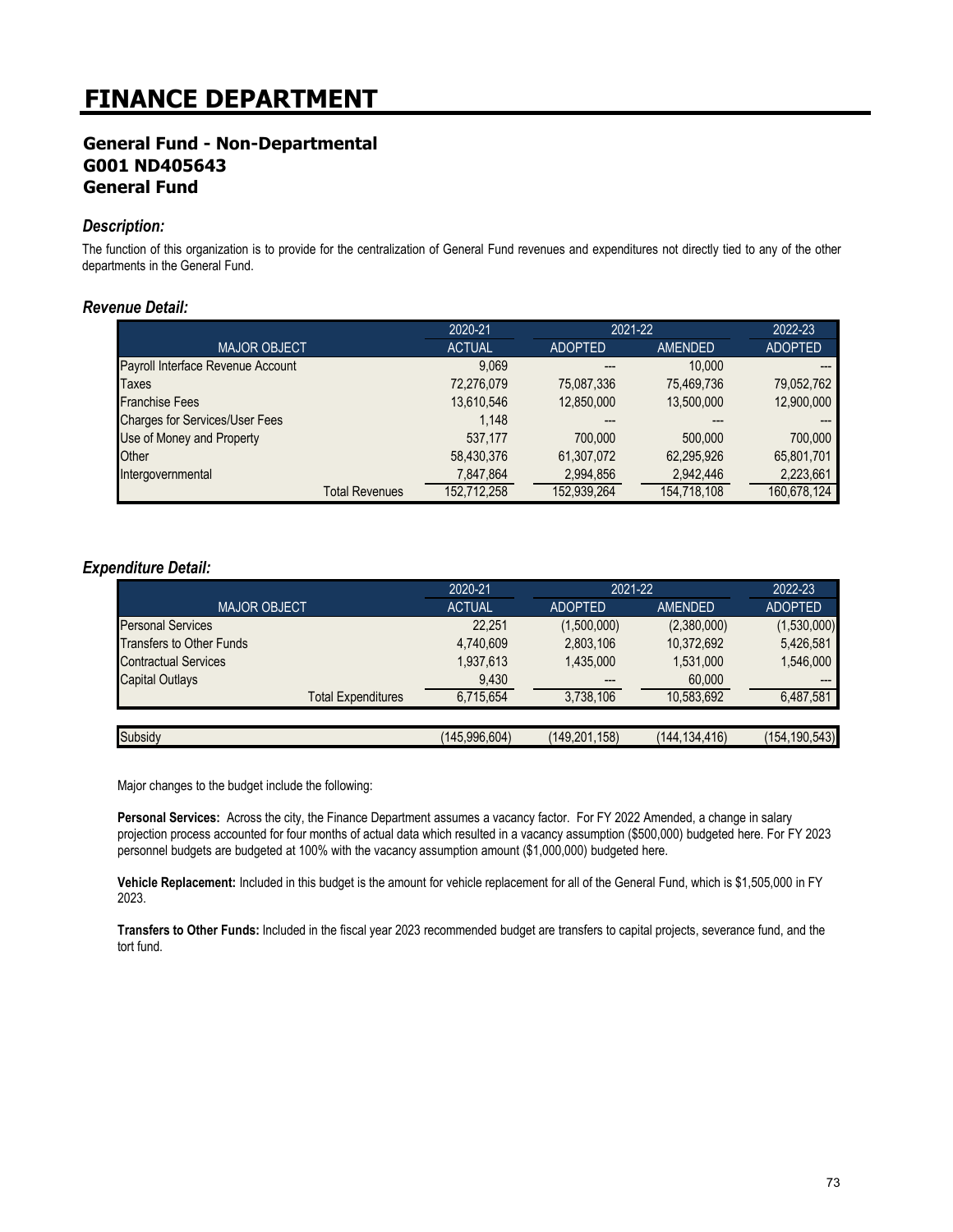# **Auxiliary G002 FN001100 General Fund**

### *Description:*

The function of this organization is to provide supplementary or additional help and support of financial management activities throughout the City organization.

## *Revenue Detail:*

|                       | 2020-21 | 2021-22        |                | 2022-23        |
|-----------------------|---------|----------------|----------------|----------------|
| <b>MAJOR OBJECT</b>   | ACTUAL  | <b>ADOPTED</b> | <b>AMFNDFD</b> | <b>ADOPTED</b> |
| Other                 | 154.000 | 3.090.000      | 2,090,000      | .030.000       |
| <b>Total Revenues</b> | 154.000 | 3.090.000      | 2.090.000      | .030.000       |

|                           | 2020-21       | 2021-22        |             | 2022-23        |
|---------------------------|---------------|----------------|-------------|----------------|
| <b>MAJOR OBJECT</b>       | <b>ACTUAL</b> | <b>ADOPTED</b> | AMENDED     | <b>ADOPTED</b> |
| Transfers to Other Funds  | 82.000        | $---$          | $---$       | $- - -$        |
| <b>Total Expenditures</b> | 82,000        | $-- -$         | $- - -$     | $- - -$        |
|                           |               |                |             |                |
|                           | 72,000        | (3.090.000)    | (2,090,000) |                |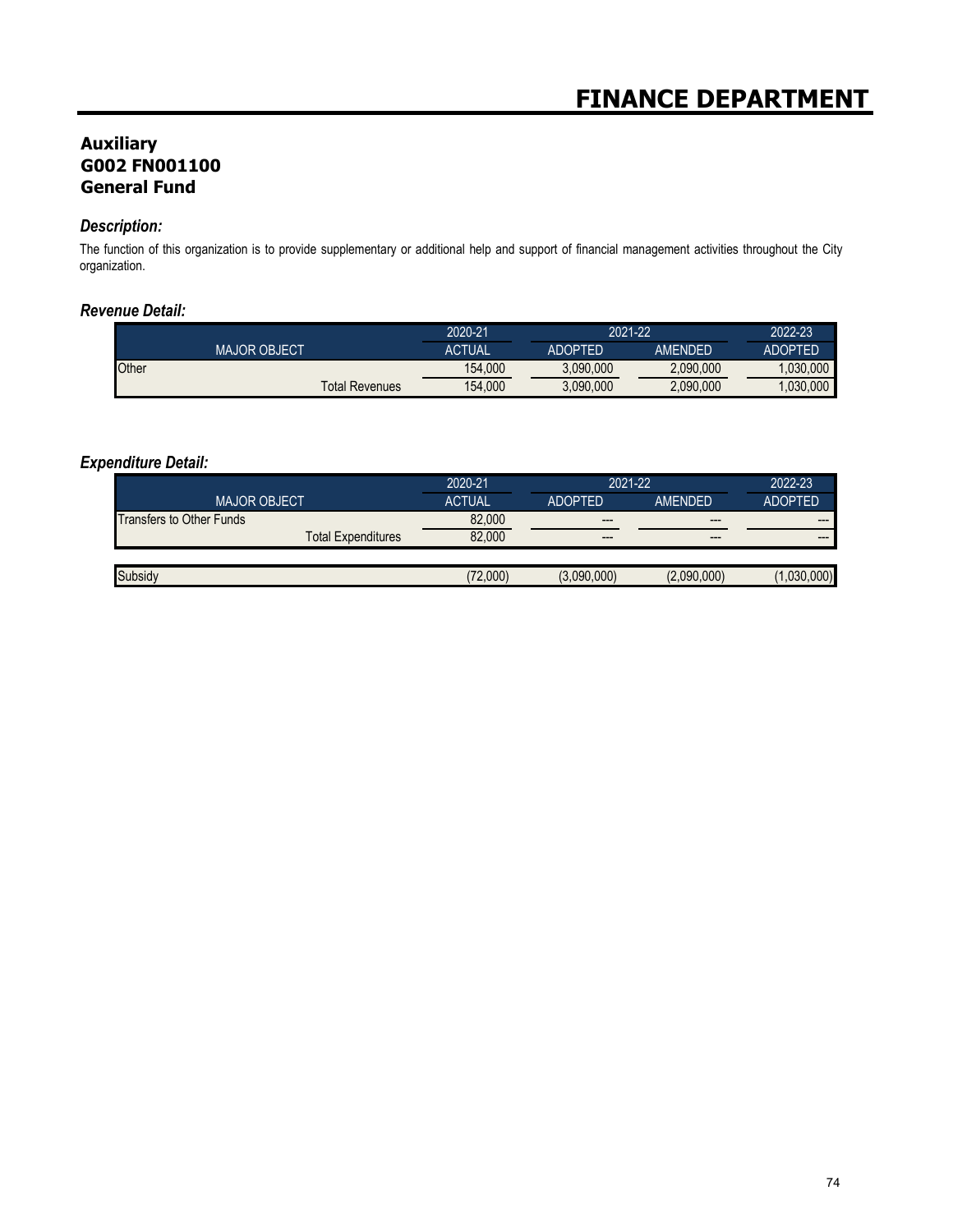## **Tort Liability G005 ND405645 Tort Fund**

### *Description:*

The function of Tort Liability is for the centralized collection of the Tort Levy portion of property taxes - mainly to fund the Tort Services division of the Legal Department (LG160000), and the Tort Claims Investigation division of the Police Department (PD222369).

## *Revenue Detail:*

|                   |                     |                       | 2020-21       | 2021-22        |                | 2022-23        |
|-------------------|---------------------|-----------------------|---------------|----------------|----------------|----------------|
|                   | <b>MAJOR OBJECT</b> |                       | <b>ACTUAL</b> | <b>ADOPTED</b> | <b>AMFNDFD</b> | <b>ADOPTED</b> |
| Taxes             |                     |                       | 2.403.346     | 2,485,557      | 2.478.837      | 2.580.243      |
| Intergovernmental |                     |                       | 91.317        | 91.419         | 91.317         | 79.613         |
|                   |                     | <b>Total Revenues</b> | 2.494.662     | 2,576,976      | 2,570,154      | 2,659,856      |

|                                   | 2020-21       | 2021-22        |                | 2022-23        |
|-----------------------------------|---------------|----------------|----------------|----------------|
| <b>MAJOR OBJECT</b>               | <b>ACTUAL</b> | <b>ADOPTED</b> | <b>AMENDED</b> | <b>ADOPTED</b> |
| <b>Transfers to Other Funds</b>   | 200,000       | 200,000        | 200,000        | 200,000        |
| <b>Contractual Services</b>       | 687,593       | 765,000        | 950,000        | 950,000        |
| <b>Other Services and Charges</b> | ---           | 15,000         | 15,000         | 15.000         |
| <b>Total Expenditures</b>         | 887,593       | 980.000        | 1,165,000      | ,165,000       |
|                                   |               |                |                |                |
| Subsidy                           | (1,607,069)   | (1,596,976)    | (1,405,154)    | (1,494,856)    |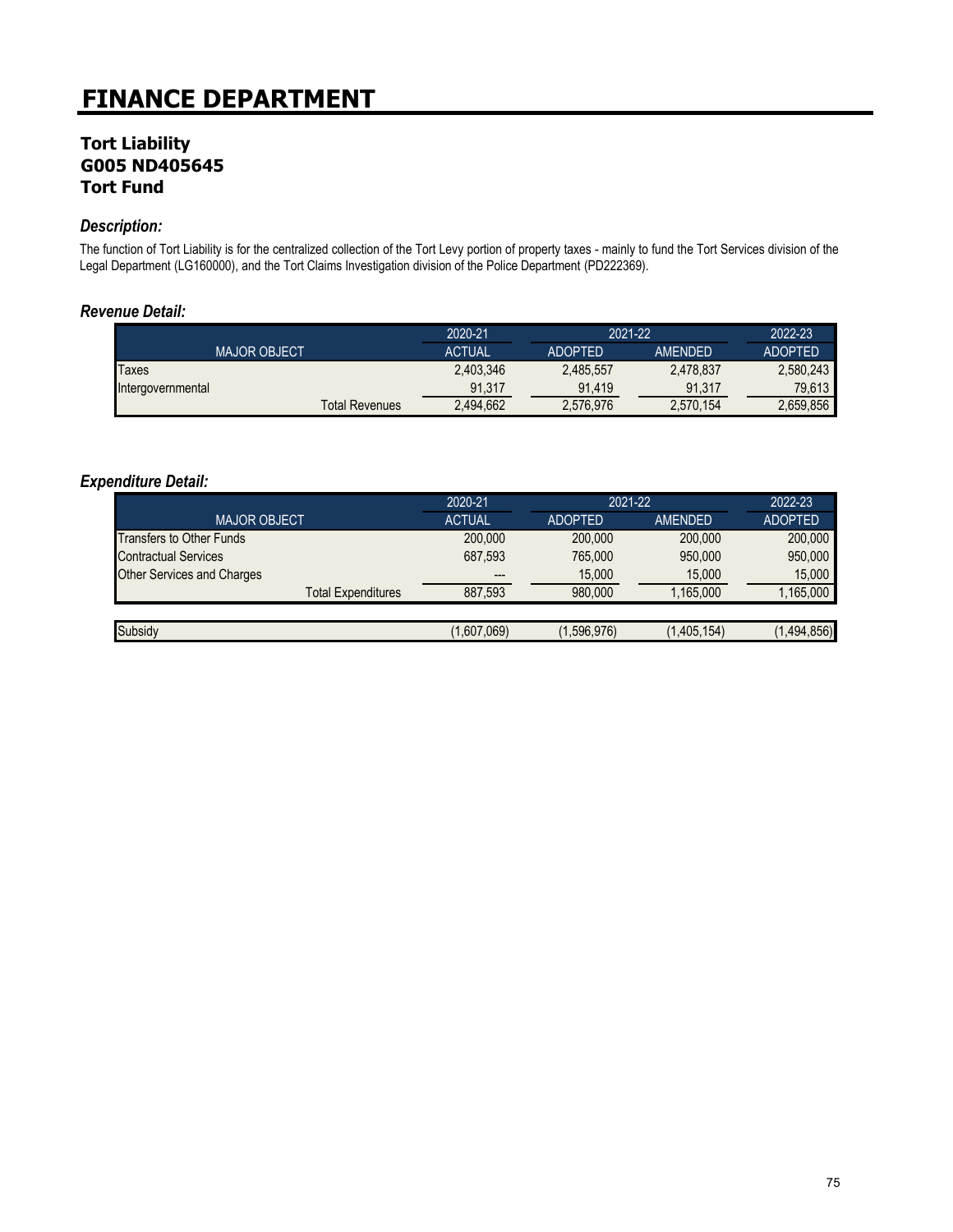# **Fleet Service Maintenance I010 FN024020 Equipment Maintenance Center Fund**

### *Description:*

The function of Equipment Maintenance Center is for a facility to provide repair and maintenance for all of the City's equipment fleet, along with the Fire and Park & Recreation Departments, providing repair services for specialized equipment related to operations in those departments.

|                                       | 2020-21       | 2021-22        |                | 2022-23        |
|---------------------------------------|---------------|----------------|----------------|----------------|
| <b>MAJOR OBJECT</b>                   | <b>ACTUAL</b> | <b>ADOPTED</b> | <b>AMENDED</b> | <b>ADOPTED</b> |
| <b>Charges for Services/User Fees</b> | 176.986       | 221.674        | 209.275        | 216.801        |
| Other                                 | 3.712.084     | 4.333.421      | 4.226.736      | 4.378.757      |
| <b>Total Revenues</b>                 | 3,889,070     | 4.555.095      | 4.436.011      | 4.595.558      |

### *Expenditure Detail:*

|                             | 2020-21       | 2021-22        |                | 2022-23        |
|-----------------------------|---------------|----------------|----------------|----------------|
| <b>MAJOR OBJECT</b>         | <b>ACTUAL</b> | <b>ADOPTED</b> | <b>AMENDED</b> | <b>ADOPTED</b> |
| <b>Personal Services</b>    | 3.383.129     | 3.795.346      | 3.818.522      | 3.972.722      |
| <b>Contractual Services</b> | 426,242       | 505.784        | 486.344        | 490.649        |
| <b>Total Expenditures</b>   | 3.899.775     | 4.413.330      | 4.438.616      | 4.576.121      |

### *Personnel Detail:*

| PERMANENT FULL-TIME POSITIONS                    | 2020-21       | 2021-22        |                | 2022-23        |
|--------------------------------------------------|---------------|----------------|----------------|----------------|
| <b>JOB CLASSIFICATION TITLE</b>                  | <b>ACTUAL</b> | <b>ADOPTED</b> | <b>AMENDED</b> | <b>ADOPTED</b> |
| <b>Fleet Services Manager</b>                    | 1.00          | 1.00           | 1.00           | 1.00           |
| <b>Fleet Services Operations Manager</b>         | 1.00          | 1.00           | 1.00           | 1.00           |
| <b>Fleet Services Section Chief</b>              | 2.00          | 2.00           | 2.00           | 2.00           |
| Fleet Services Vehicle and Equipment Coordinator | 1.00          | 1.00           | 1.00           | 1.00           |
| Fleet Services Master Mechanic/Team Leader       | 2.00          | 2.00           | 2.00           | 2.00           |
| <b>Fleet Services Welder</b>                     | 1.00          | 1.00           | 1.00           | 1.00           |
| Fleet Services Auto Body Person                  | 1.00          | 1.00           | 1.00           | 1.00           |
| <b>Park Maintenance Mechanic</b>                 | 2.00          | 2.00           | 2.00           | 2.00           |
| <b>Fleet Services Mechanic</b>                   | 19.00         | 19.00          | 19.00          | 19.00          |
| <b>Fleet Services Service Person</b>             | 6.00          | 6.00           | 6.00           | 6.00           |
| <b>Fleet Services Administrative Coordinator</b> | 1.00          | 1.00           | 1.00           | 1.00           |
| <b>Fleet Services Service Writer</b>             | 1.00          | 1.00           | 1.00           | 1.00           |
| <b>Total Full-time Permanent Employees</b>       | 38.00         | 38.00          | 38.00          | 38.00          |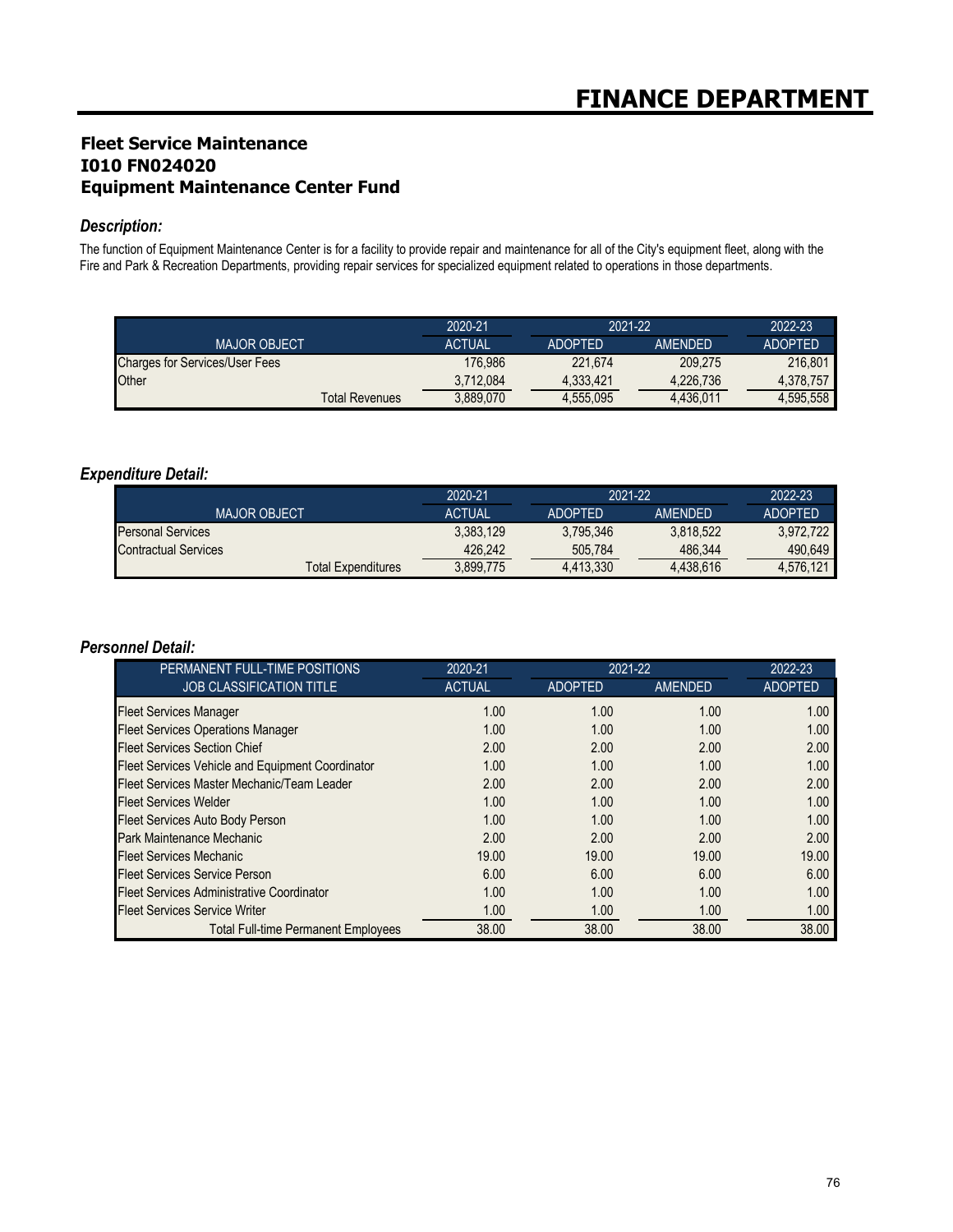## **Fuel Services I010 FN024022 Equipment Maintenance Center Fund**

### *Description:*

The function of the Fuel Services budget is to purchase unleaded and diesel fuel for distribution at the City fuel island.

## *Revenue Detail:*

|                                       | 2020-21       | 2021-22        |                | 2022-23        |
|---------------------------------------|---------------|----------------|----------------|----------------|
| <b>MAJOR OBJECT</b>                   | <b>ACTUAL</b> | <b>ADOPTED</b> | <b>AMENDED</b> | <b>ADOPTED</b> |
| <b>Charges for Services/User Fees</b> | 154.099       | 220.497        | 188.847        | 239.903        |
| Use of Money and Property             | 60.616        | 76.200         | 61.000         | 65,000         |
| Other                                 | 1.580.490     | 1.995.600      | 2.196.853      | 2.790.797      |
| <b>Total Revenues</b>                 | 1.795.205     | 2,292,297      | 2,446,700      | 3,095,700      |

|                             | 2020-21       | 2021-22        |           | 2022-23   |
|-----------------------------|---------------|----------------|-----------|-----------|
| <b>MAJOR OBJECT</b>         | <b>ACTUAL</b> | <b>ADOPTED</b> | AMFNDFD   | ADOPTFD   |
| <b>Contractual Services</b> | 37,698        | 43.700         | 43.871    | 43.908    |
| <b>Total Expenditures</b>   | .675.602      | 2,079,700      | 2.385.871 | 3.030.908 |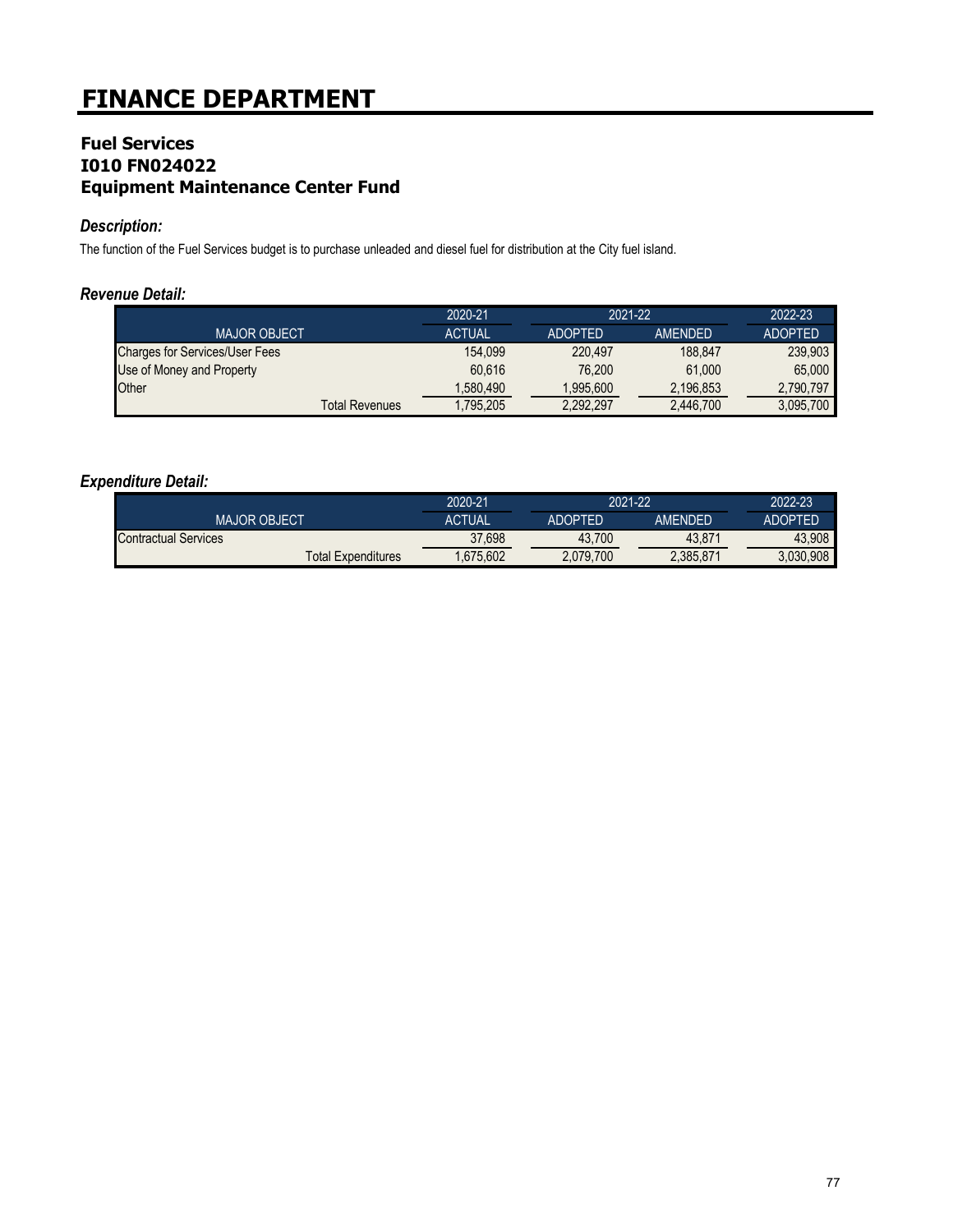# **Motor Pool I010 FN024023 Equipment Maintenance Center Fund**

## *Description:*

The function of motor pool is to provide for vehicles which can be shared by department personnel, reducing the need for separate vehicles.

|                             | 2020-21 | 2021-22        |         | 2022-23 |
|-----------------------------|---------|----------------|---------|---------|
| <b>MAJOR OBJECT</b>         | ACTUAL  | <b>ADOPTED</b> | AMENDED | ADOPTED |
| <b>Contractual Services</b> | 43.471  | 44.050         | 38,374  | 41.167  |
| <b>Total Expenditures</b>   | 43.471  | 44.050         | 38,374  | 41.167  |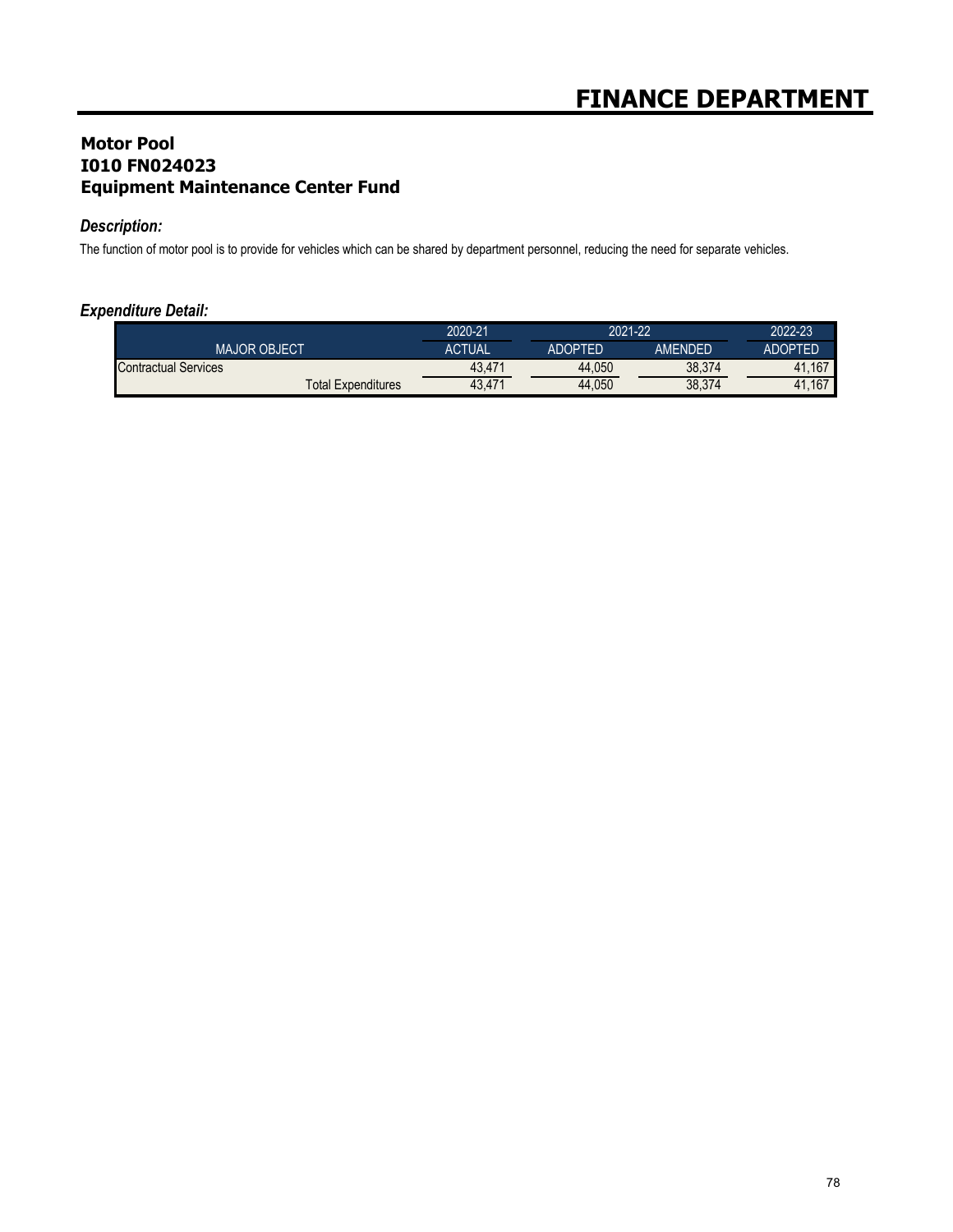## **Fleet Service Parts I010 FN024024 Equipment Maintenance Center Fund**

### *Description:*

The function of Fleet Service Parts is for the purchase of equipment parts for the City's Equipment Maintenance Facility to use in repair and maintenance of the City fleet.

|                           | 2020-21   | 2021-22        |           | 2022-23        |
|---------------------------|-----------|----------------|-----------|----------------|
| <b>MAJOR OBJECT</b>       | ACTUAL    | <b>ADOPTED</b> | AMFNDFD   | <b>ADOPTED</b> |
| Contractual Services      | 316.087   | 349.000        | 346,000   | 364.500        |
| <b>Total Expenditures</b> | 2,957,760 | 3.041.000      | 3.068.000 | 3.056.500      |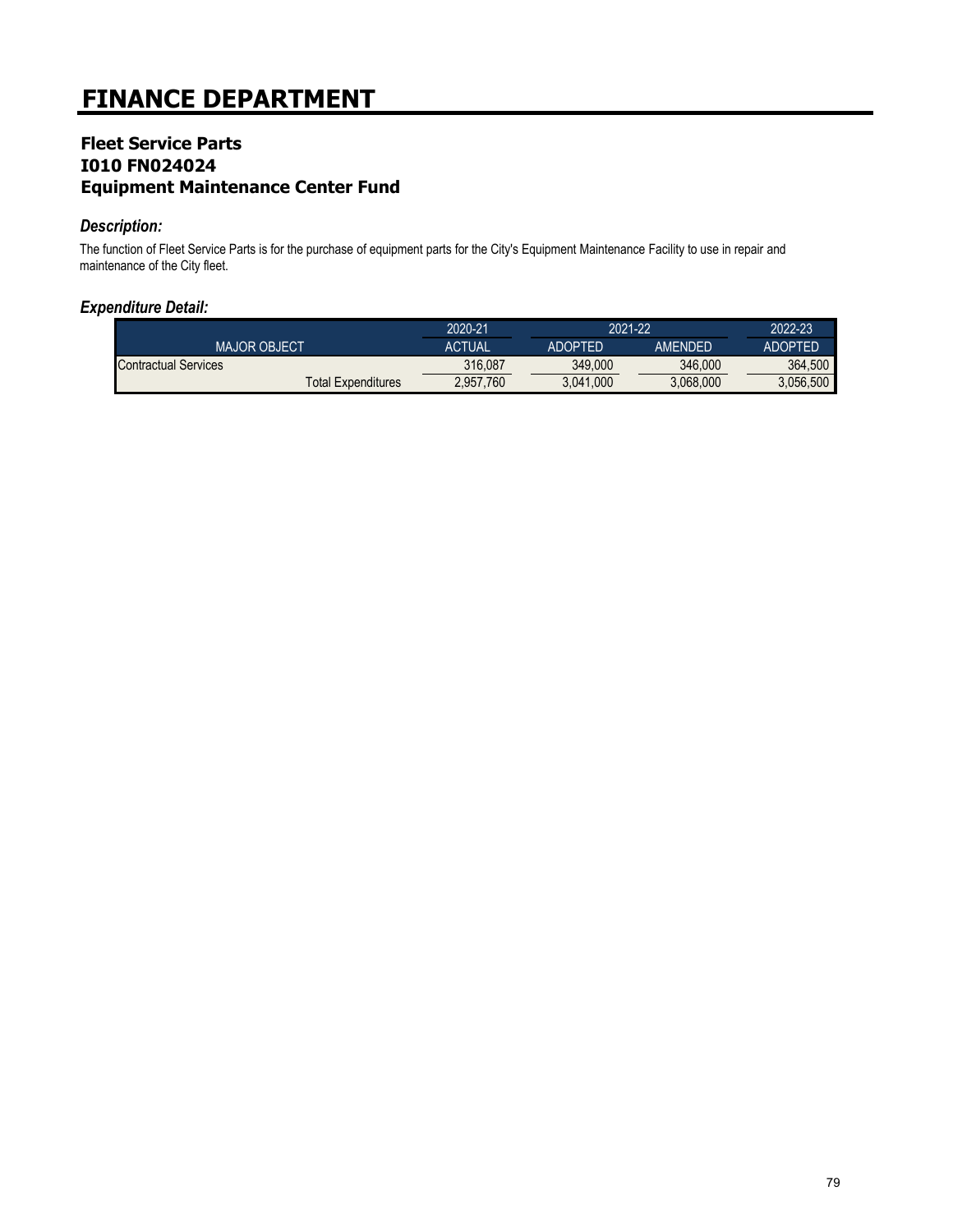## **Equipment Replacement Fund**

|                                              | 2020-21       | 2021-22   |                | 2022-23        |
|----------------------------------------------|---------------|-----------|----------------|----------------|
| ORGANIZATION CODE                            | <b>ACTUAL</b> | ADOPTED   | <b>AMENDED</b> | <b>ADOPTED</b> |
| <b>Enterprise Funds</b>                      |               |           |                |                |
| Solid Waste                                  | 181,220       | 1,580,000 | 1,580,000      | 1,550,000      |
| <b>Sanitary Sewer</b>                        | 232,295       | 600,000   | 600,000        | 600,000        |
| Stormwater                                   | 1,654,228     | 1,200,000 | 1,200,000      | 1,200,000      |
| <b>General Fund</b>                          |               |           |                |                |
| Contingency                                  |               | 50,000    | 50,000         | 50,000         |
| Development Services / Neighborhood Services | 6,150         | 105,000   | 166,000        | 105,000        |
| Engineering                                  | 25,215        | 105,000   | 105,000        | 105,000        |
| <b>Facilities</b>                            | 110,510       | 100,000   | 100,000        | 170,000        |
| Fire                                         |               | 120,000   | 120,000        | 120,000        |
| Fleet                                        |               | 15,000    | 15,000         | 15,000         |
| Library                                      | 31,800        | 20,000    | 20,000         | 20,000         |
| Parks                                        | 358,745       | 320,000   | 440,000        | 320,000        |
| Police                                       | 623,363       | 600,000   | 615,139        | 600,000        |
| <b>Road Use Tax</b>                          |               |           |                |                |
| Contingency                                  |               | 300,000   | 300,000        | 300,000        |
| Engineering                                  | 101,970       | 168,309   | 168,309        | 168,309        |
| <b>Public Works</b>                          | 1,492,236     | 1,546,691 | 1,546,691      | 1,546,691      |
| <b>Internal Service Fund</b>                 |               |           |                |                |
| Forestry                                     | 561,938       | 315,000   | 310,755        | 285,000        |
| <b>Local Option Sales and Services Tax</b>   |               |           |                |                |
| <b>Neighborhood Services</b>                 | 115,098       |           |                |                |
| Subtotal Equipment Replacement Fund          | 5,494,767     | 7,145,000 | 7,336,894      | 7,155,000      |

Beginning with FY 2018-2019 the equipment replacement process has changed. For the non-enterprise fund entities, a five year plan has been created and each department receives a fixed annual allocation. If a department's equipment replacement costs for one year are below this allocation, they can roll the amount forward to future years. If, for example, a department knows that in several years they will need to replace equipment in excess of their annual allocation, they can roll forward sufficient funds to account for this. This process aids long term planning and eliminates the variances in the budget.

Note that while the equipment replacement costs for the enterprise funds are reported here, these funds are not participants in the allocation approach. Given the nature of the enterprise groups, they will use a hybrid approach that combines as-needed replacements with an annual set-aside.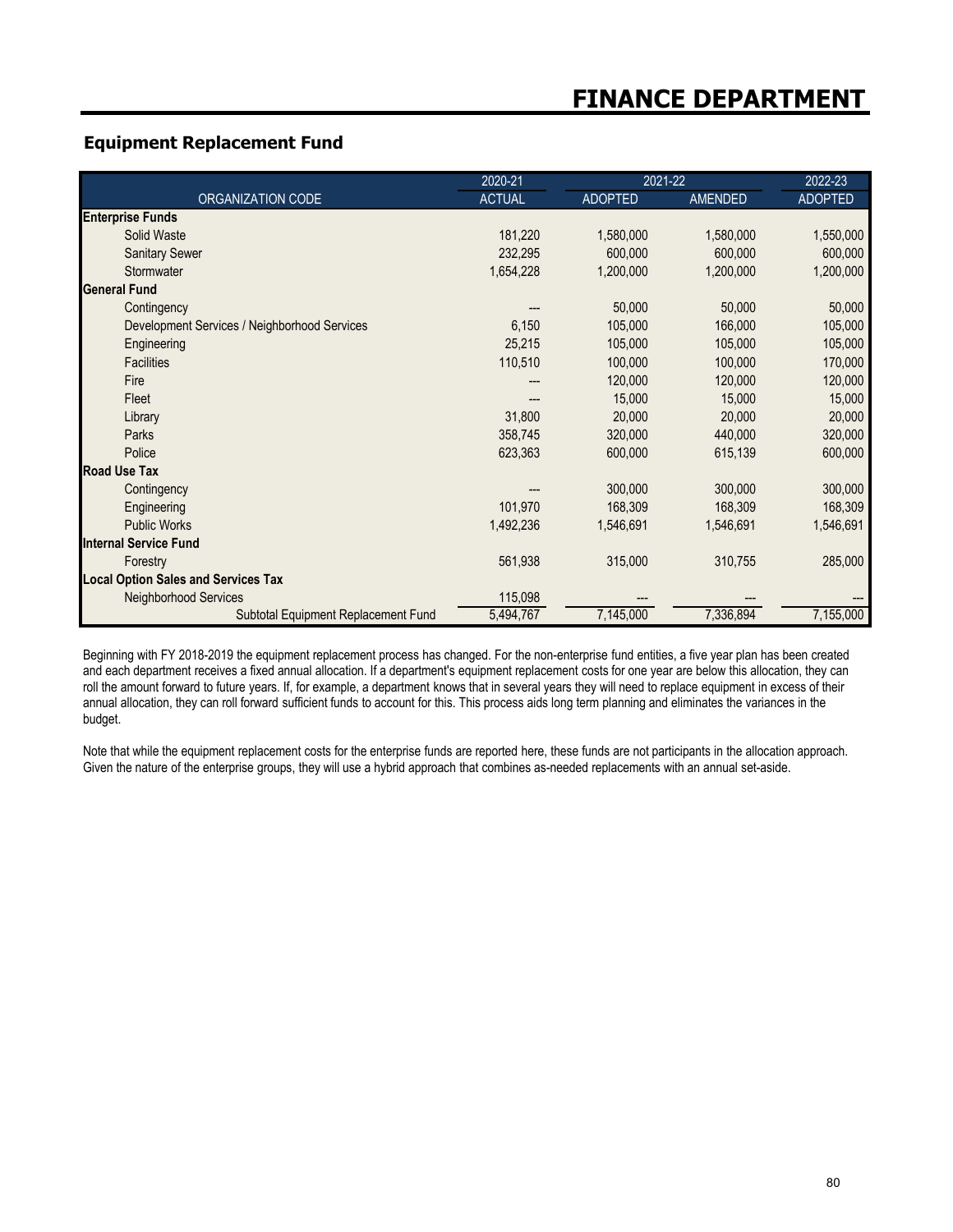## **Road Use Tax S360 ND412648 Road Use Tax Fund**

### *Description:*

The function of the Road Use Tax organization in the Finance Department is for the centralized collection of Road Use Tax receipts to fund the various divisions in the Road Use Fund.

#### *Revenue Detail:*

|                     | 2020-21                      | 2021-22        |                | 2022-23        |
|---------------------|------------------------------|----------------|----------------|----------------|
| <b>MAJOR OBJECT</b> | ACTUAL                       | <b>ADOPTED</b> | <b>AMFNDFD</b> | <b>ADOPTED</b> |
| Intergovernmental   | 30.061.407                   | 25.656.002     | 28.066.700     | 28.347.400     |
|                     | 30.061.407<br>Total Revenues | 25.656.002     | 28,066,700     | 28.347.400     |

|                                 | 2020-21        | 2021-22        |                | 2022-23        |
|---------------------------------|----------------|----------------|----------------|----------------|
| <b>MAJOR OBJECT</b>             | <b>ACTUAL</b>  | <b>ADOPTED</b> | <b>AMENDED</b> | <b>ADOPTED</b> |
| <b>Transfers to Other Funds</b> | 5,983,235      | 4,498,235      | 6,499,593      | 5,148,235      |
| <b>Contractual Services</b>     | 2.128.047      | 2,030,000      | 2.030.000      | 2,030,000      |
| <b>Total Expenditures</b>       | 8.111.282      | 6.528.235      | 8.529.593      | 7,178,235      |
|                                 |                |                |                |                |
| Road Use Tax                    | (21, 950, 125) | (19, 127, 767) | (19, 537, 107) | (21, 169, 165) |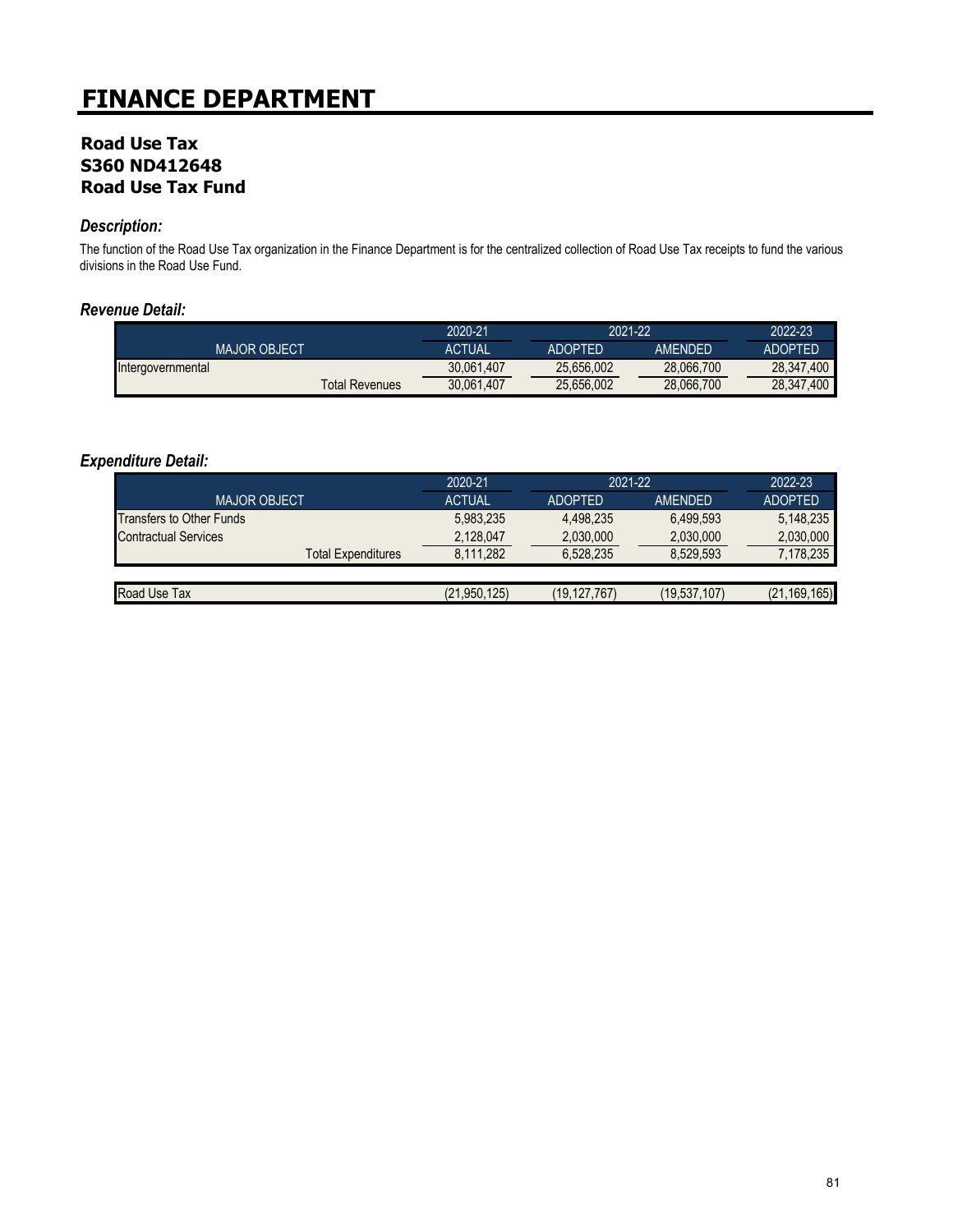## **Local Option Sales and Services Tax (LOSST) S888 ND414000 Local Option Sales Tax Fund**

### *Description:*

The function of the Local Option Sales and Services Tax (LOSST) fund and organization in the Finance Department is to track the expenditures of the LOSST in accordance with the LOSST Policy as approved by City Council on December 17, 2018 (Roll Call 18-2106).

|                                                          | 2020-21       | 2021-22        |                | 2022-23        |
|----------------------------------------------------------|---------------|----------------|----------------|----------------|
| ORGANIZATION CODE                                        | <b>ACTUAL</b> | <b>ADOPTED</b> | <b>AMENDED</b> | <b>ADOPTED</b> |
| <b>Total Local Option Sales and Services Tax Revenue</b> | 34,241,456    | 38,040,000     | 65,488,937     | 50,020,000     |
| <b>Property Tax Relief</b>                               |               |                |                |                |
| <b>Expenditures:</b>                                     |               |                |                |                |
| Debt Service Fund                                        | 17,241,005    | 19,010,000     | 32,744,468     | 25,010,000     |
| Neighborhood Development Corporation                     | 480,000       |                |                |                |
| <b>Total Expenditures</b>                                | 17,721,005    | 19,010,000     | 32,744,468     | 25,010,000     |
| <b>LOSST Funding</b>                                     | 17,721,005    | 19,010,000     | 32,744,468     | 25,010,000     |
| <b>Street Improvements and Flood Prevention</b>          |               |                |                |                |
| <b>Expenditures:</b>                                     |               |                |                |                |
| <b>Street Improvements</b>                               | 5,000,000     | 5,000,000      | 5,000,000      | 6,000,000      |
| <b>Stormwater Fund</b>                                   | 1,550,000     | 1,000,000      | 1,000,000      | 1,000,000      |
| <b>Flood Prevention Property Buyouts</b>                 |               | 400,000        | 1,200,000      | 400,000        |
| <b>Total Expenditures</b>                                | 6,550,000     | 6,400,000      | 7,200,000      | 7,400,000      |
| <b>LOSST Funding</b>                                     | 6,550,000     | 6,400,000      | 7,200,000      | 7,400,000      |
| <b>Neighborhood Improvements</b>                         |               |                |                |                |
| Revenues (Other):                                        |               |                |                |                |
| <b>Blitz on Blight</b>                                   | 5,611,555     | 3,000,000      | 3,000,000      | 3,000,000      |
| <b>Special Investment Districts</b>                      | 318,904       |                |                |                |
| <b>Total Revenues (Other)</b>                            | 5.930.459     | 3.000.000      | 3,000,000      | 3,000,000      |
| <b>Expenditures:</b>                                     |               |                |                |                |
| <b>Blitz on Blight</b>                                   | 847,502       | 3,701,100      | 6,449,480      | 3,500,000      |
| <b>Broadband Permitting</b>                              |               | 500,000        | 500,000        | 515,000        |
| <b>Enhanced Tree Care</b>                                |               | 350,000        | 350,000        | 250,000        |
| Equitable Park Programming                               |               | 296,410        | 296,410        | 408,000        |
| <b>Expanded Library Hours</b>                            | 381.100       | 392,533        | 395,000        | 405,000        |
| Grubb YMCA                                               |               | 3,000,000      | 2,500,000      | 2,000,000      |
| LadderUp Program                                         |               | 100.000        | 100,000        | 100,000        |
| Neighborhood Association Grants                          |               |                |                | 52,000         |
| Neighborhood Matching Grant                              | 229.250       | 100.000        | 200.000        | 200,000        |
| Parks Capital Projects                                   |               | 100,000        | 3,265,000      | 600,000        |
| Parks Maintenance & Volunteer Staffing                   |               |                | 156,214        | 172,658        |
| Property Improvement                                     | 55,599        | 2,433,613      | 1,518,429      | 1,367,345      |
| Regional Feature Projects                                | ---           |                | 1,000,000      | 1,000,000      |
| <b>Rental Housing Enhancement</b>                        |               | 500,000        | 500,000        | 500,000        |
| Sidewalk Capital Projects                                |               |                |                | 1,000,000      |
| <b>Special Investment Districts</b>                      | 2,825,855     | 5,000,000      | 5,000,000      | 5,400,000      |
| <b>Total Expenditures</b>                                | 4,339,306     | 16,473,656     | 22,230,533     | 17,470,003     |
| <b>LOSST Funding</b>                                     | (1,591,153)   | 13,473,656     | 19,230,533     | 14,470,003     |
|                                                          |               |                |                |                |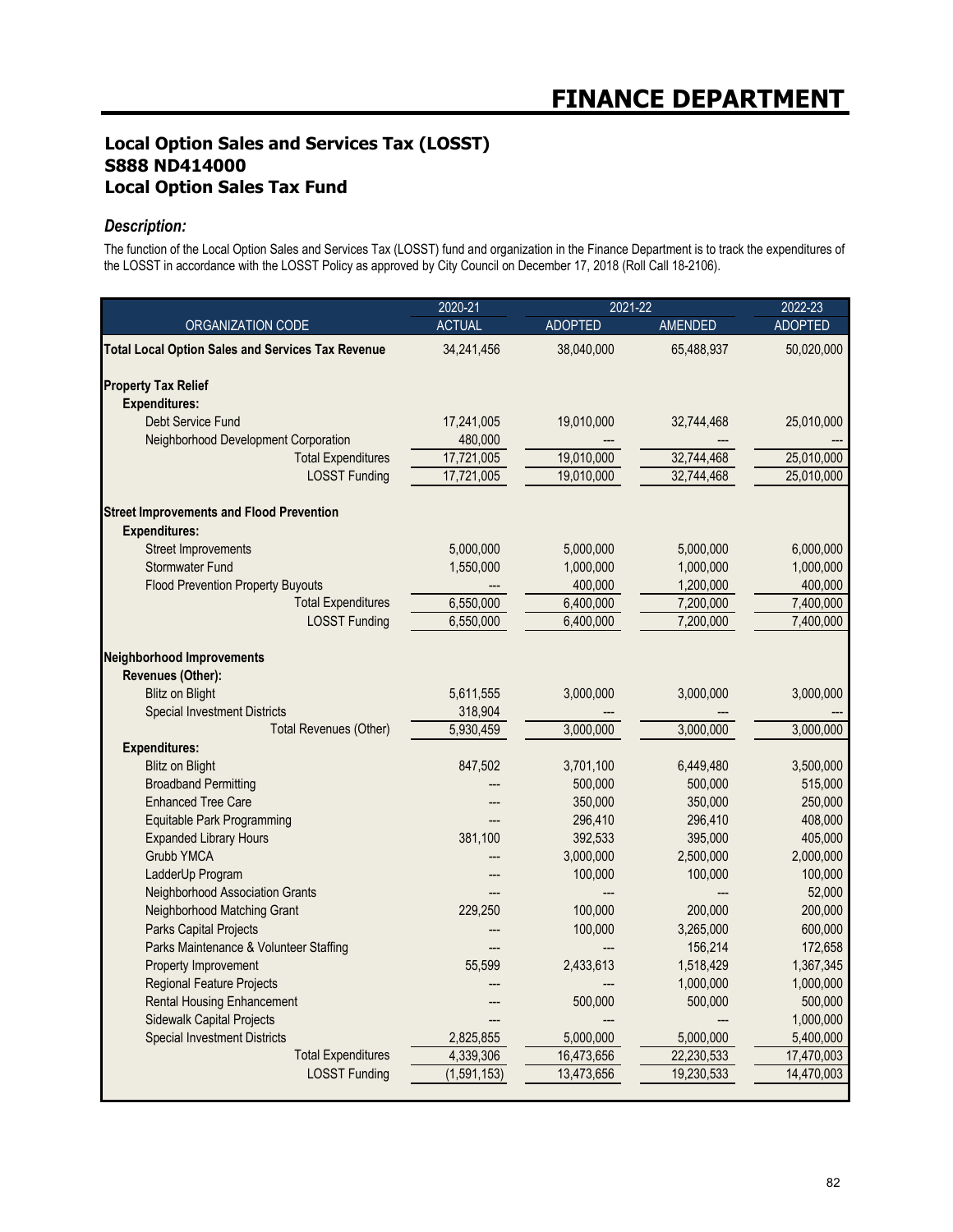|                                                    | 2020-21       | 2021-22        |           | 2022-23        |
|----------------------------------------------------|---------------|----------------|-----------|----------------|
| ORGANIZATION CODE                                  | <b>ACTUAL</b> | <b>ADOPTED</b> | AMENDED   | <b>ADOPTED</b> |
| <b>Public Safety Improvements and Expenditures</b> |               |                |           |                |
| <b>Expenditures:</b>                               |               |                |           |                |
| <b>Body Camera Replacement</b>                     |               | 860,000        | 600,000   | 350,000        |
| <b>Carcinogen Reduction Iniative</b>               |               |                |           | 156,250        |
| <b>Firefighter Positions</b>                       | 1,339,000     | 1,379,170      | 1,581,000 | 2,031,000      |
| <b>Mobile Crisis Services</b>                      |               | 400,000        | 402,000   | 402,000        |
| <b>Public Safety Dispatch</b>                      |               |                | 86,000    | 444,000        |
| <b>Total Expenditures</b>                          | 1,339,000     | 2,639,170      | 2,669,000 | 3,383,250      |
| <b>LOSST Funding</b>                               | 1,339,000     | 2,639,170      | 2,669,000 | 3,383,250      |
|                                                    |               |                |           |                |

Several factors at the State level has resulted in a significant increase in the FY 2022 Local Option Revenue:

**Revised State FY 22 Projections:** In Fall of 2021, the State provided revised sales tax numbers that showed significant growth over FY 21.

**State error in Census Projections:** The State erroneously included the Dallas County populations of Clive, Urbandale, and West Des Moines in the Polk County sales tax numbers. This resulted in an overpayment to those bedroom communities and an underpayment of \$2.1 million to Des Moines. The \$2.1 million will be paid out to Des Moines in monthly installments in FY 22.

**FY 2021 Reconciliation:** The State projections for payments in FY 2021 were low due to a variety of factors- staff changes, new software, and conversative projections due to unknowns of COVID. Because of this the city received a one-time reconciliation payment of \$17.2 million in FY 22.

**FY 2023 Recommended:** The City is assuming growth based off of economic indicators and inflation, however the FY 22 Amended revenue is expected to be an anomaly.

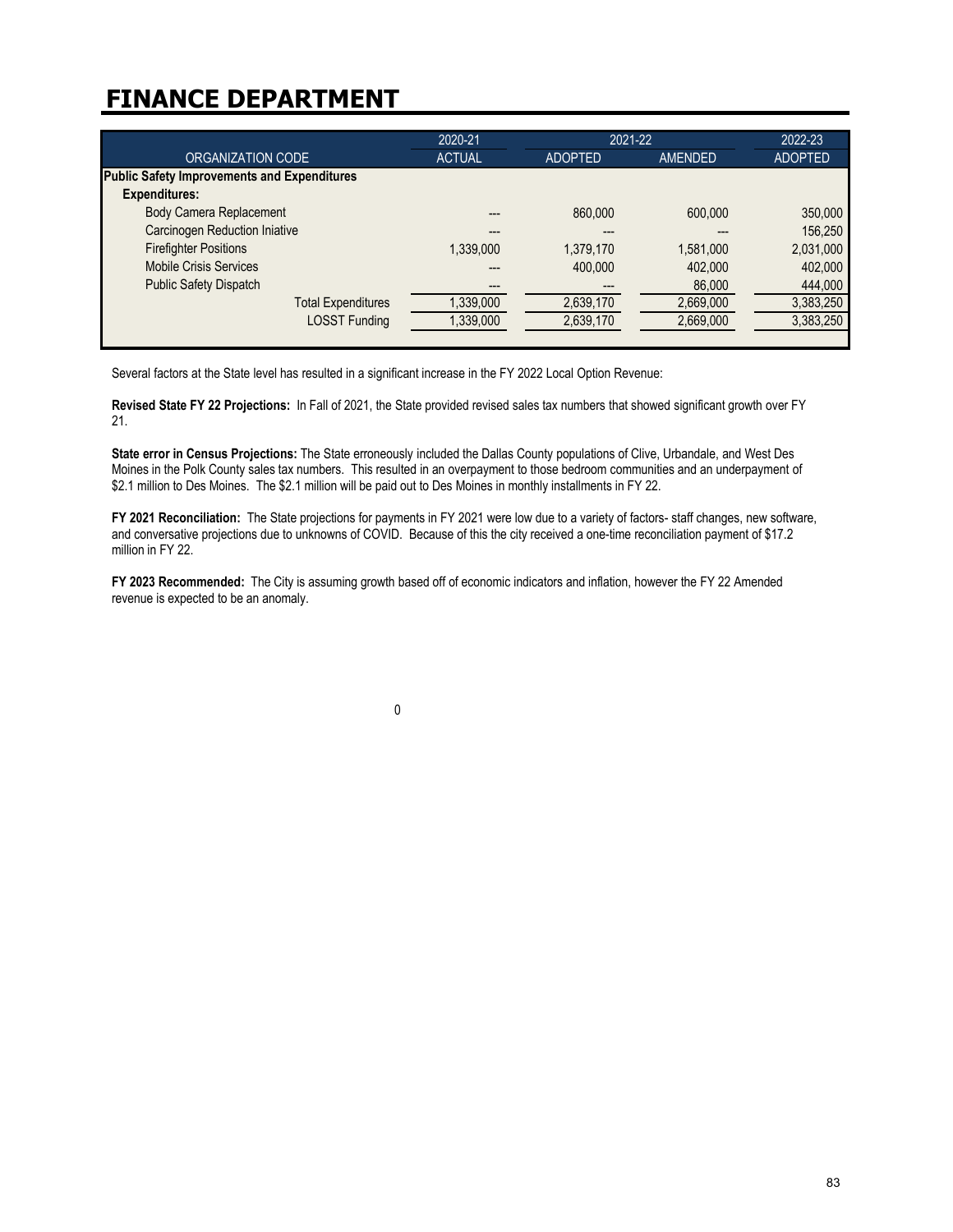# **Local Option Sales and Services Tax (LOSST) Personnel**

|--|

| PERMANENT FULL-TIME POSITIONS                 | 2020-21       | 2021-22        | 2022-23 |                |
|-----------------------------------------------|---------------|----------------|---------|----------------|
| <b>JOB CLASSIFICATION TITLE</b>               | <b>ACTUAL</b> | <b>ADOPTED</b> | AMENDED | <b>ADOPTED</b> |
| <b>Property Improvement Supervisor</b>        | 1.00          | 1.00           | 1.00    | 1.00           |
| Neighborhood Inspector                        | 4.00          | 4.00           | 4.00    | 4.00           |
| Property Improvement Inspector                | 8.00          | 8.00           | 8.00    | 8.00           |
| Property Improvement Liaison                  | 2.00          | 2.00           | 2.00    | 2.00           |
| Property Improvement Administrative Assistant | 1.00          | 1.00           | 1.00    | 1.00           |
| Senior Construction Inspector                 |               | 2.00           | 2.00    | 2.00           |
| <b>Engineering Technician</b>                 |               | 1.00           | 1.00    | 1.00           |
| <b>Total Full-time Permanent Employees</b>    | 16.00         | 19.00          | 19.00   | 19.00          |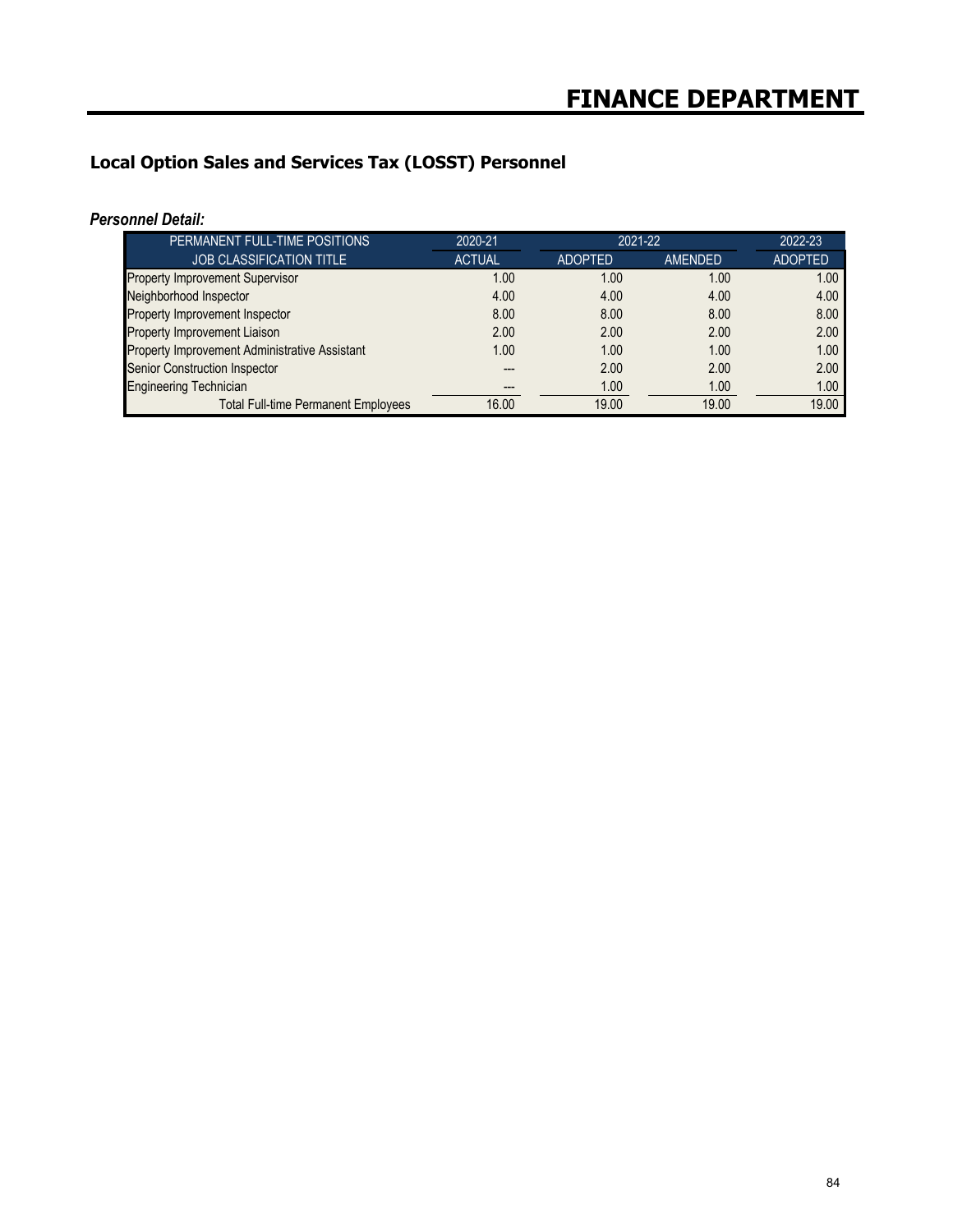# **Special Revenue and Other Funds**

|                              |                                              | 2020-21       | 2021-22        |                | 2022-23        |
|------------------------------|----------------------------------------------|---------------|----------------|----------------|----------------|
|                              | ORGANIZATION CODE                            | <b>ACTUAL</b> | <b>ADOPTED</b> | <b>AMENDED</b> | <b>ADOPTED</b> |
| <b>Special Revenue Funds</b> |                                              |               |                |                |                |
| SA11 ND411781                | Special Assessment - Refunds                 |               | 25,000         | 25,000         | 25,000         |
| S370 ND408705                | TIF - Center Metro District                  | 13,900,897    | 15,881,629     | 20,477,970     | 15,718,781     |
| S370 ND408706                | <b>TIF - Central Place District</b>          | 356,768       | 528,828        | 361,445        | 623,277        |
| S370 ND408708                | <b>TIF - Southeast Agricultural District</b> | 1,681,611     | 2,419,212      | 2,513,966      | 2,475,178      |
| S370 ND408711                | TIF - Merle Hay                              |               |                | 23,682         | 46,548         |
| S370 ND408712                | TIF - Ingersoll/Grand                        | 2,585,288     | 1,996,296      | 1,685,302      | 1,301,295      |
| S453 ND405650                | <b>Severance Payouts</b>                     | 3,304,112     | 2,500,000      | 2,500,000      | 2,500,000      |
| S457 ND405651                | Fire Retirement Tax Account                  | 8,220,905     | 7,710,256      |                |                |
| S463 ND405653                | <b>Police Retirement Tax Account</b>         | 10,688,747    | 11,557,096     | 19,582,543     | 16,343,923     |
| S466 ND405654                | FICA Medicare Tax Account                    | 1,259,844     | 1,235,044      | 6,535,358      | 9,028,654      |
| S469 ND406665                | <b>IPERS Tax Account</b>                     | 3,218,425     | 3,185,444      |                |                |
| S472 ND405655                | <b>FICA Tax Account</b>                      | 2,091,750     | 2,079,021      |                |                |
| S504 FN900001                | American Rescue Plan Act                     |               |                | 23,706,154     | 47,412,306     |
| S855 FN079000                | ={Sales Tax Increment (Flood Mitigation)     | 2,050,000     | 1,942,353      | 1,942,353      | 1,863,107      |
| S862 ND410752                | <b>SSMID - Downtown</b>                      | 2,221,127     | 2,371,207      | 2,371,207      | 2,196,836      |
|                              | <b>Total Special Revenue Funds</b>           | 54,847,520    | 56,129,056     | 84,377,027     | 102,221,992    |
|                              | <b>Total Special Revenue and Other Funds</b> | 54,847,520    | 56,129,056     | 84,377,027     | 102,221,992    |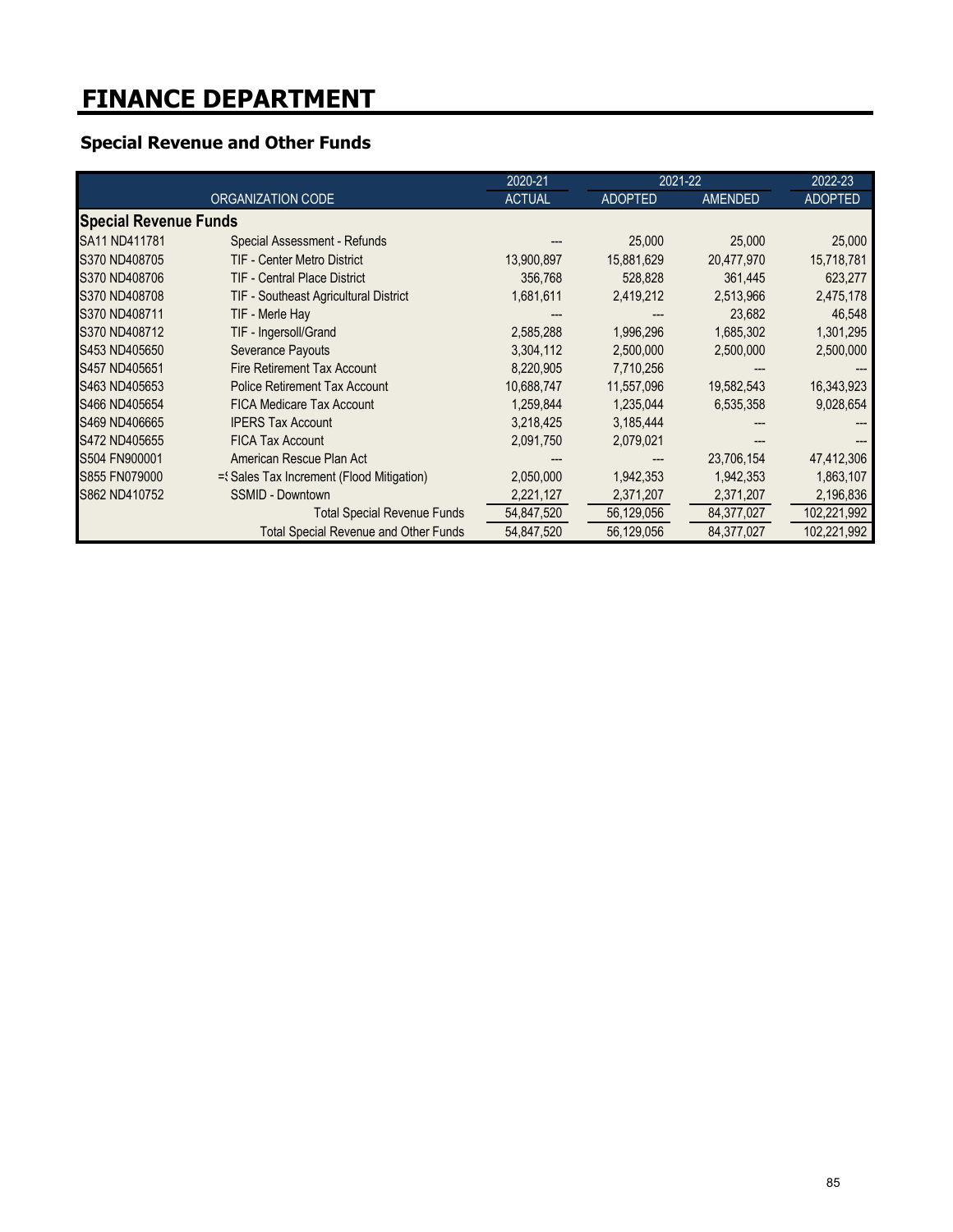## **Debt Service Fund**

|                                          | 2020-21       | 2021-22        |                | 2022-23        |
|------------------------------------------|---------------|----------------|----------------|----------------|
| ORGANIZATION CODE                        | <b>ACTUAL</b> | <b>ADOPTED</b> | <b>AMENDED</b> | <b>ADOPTED</b> |
| <b>Debt Service Administration</b>       | 634,057       | 12,500         | 12,500         | 12,500         |
| <b>General Obligation Bonds</b>          |               |                |                |                |
| Series 2013A                             | 30,511,675    |                |                |                |
| Series 2013B Refunding                   | 12,303,200    |                |                |                |
| Series 2014B                             | 2,211,700     | 2,171,200      | 18,651,200     |                |
| Series 2014D                             | 283,950       | 282,830        | 822,830        |                |
| Series 2014E                             | 3,994,019     | 3,947,269      | 12,412,232     |                |
| Series 2015A                             | 2,050,913     | 2,051,663      | 2,051,663      | 2,054,413      |
| Series 2015B                             | 2,248,750     | 2,262,000      | 2,262,000      | 2,287,500      |
| Series 2016A                             | 2,774,388     | 2,773,138      | 2,773,138      | 2,772,638      |
| Series 2016B Refunding                   | 2,899,250     | 2,907,250      | 2,907,250      | 2,924,500      |
| Series 2017A                             | 2,745,994     | 2,740,744      | 2,740,744      | 2,741,994      |
| Series 2017B                             | 276,163       | 276,163        | 276,163        | 276,163        |
| Series 2017C                             | 938,800       | 937,200        | 937,200        | 939,400        |
| Series 2018A Refunding                   | 9,752,950     | 9,791,200      | 9,791,200      | 6,721,700      |
| Series 2018B                             | 3,318,369     | 3,301,369      | 3,301,369      | 3,265,869      |
| Series 2019A                             | 10,805,975    | 9,529,475      | 9,529,475      | 8,818,225      |
| Series 2019B                             | 3,033,200     | 540,000        | 540,000        | 540,800        |
| Series 2020A Refunding                   | 1,942,167     | 1,724,200      | 1,070,600      | 2,190,100      |
| Series 2020B                             | 86,933,040    | 6,607,006      | 6,607,006      | 6,430,006      |
| Series 2020C                             | 6,518,155     | 1,126,825      | 1,126,825      | 1,096,825      |
| Series 2021A Refunding                   | 279,010       | 3,340,647      | 3,073,391      | 3,072,244      |
| Series 2021B                             | 46,924,871    | 4,061,928      | 3,754,323      | 3,755,380      |
| Series 2021C                             |               | 107,545,027    | 104,881,082    | 6,941,300      |
| Series 2021D                             |               | 6,167,742      | 6,057,104      | 1,004,065      |
| <b>Subtotal General Obligation Bonds</b> | 232,746,537   | 174,084,876    | 195,566,795    | 156,425,891    |
| <b>Lease Purchase</b>                    |               |                |                |                |
| Supplement 2011 & 2012                   | 236,163       | 150,862        | 150,862        |                |
| Supplement 2014                          | 152,106       | 152,106        | 152,106        | 152,106        |
| Subtotal Lease Purchase                  | 388,269       | 302,968        | 302,968        | 152,106        |
| <b>Total Debt Service Funds</b>          | 233,768,862   | 174,400,344    | 195,882,263    | 156,590,497    |